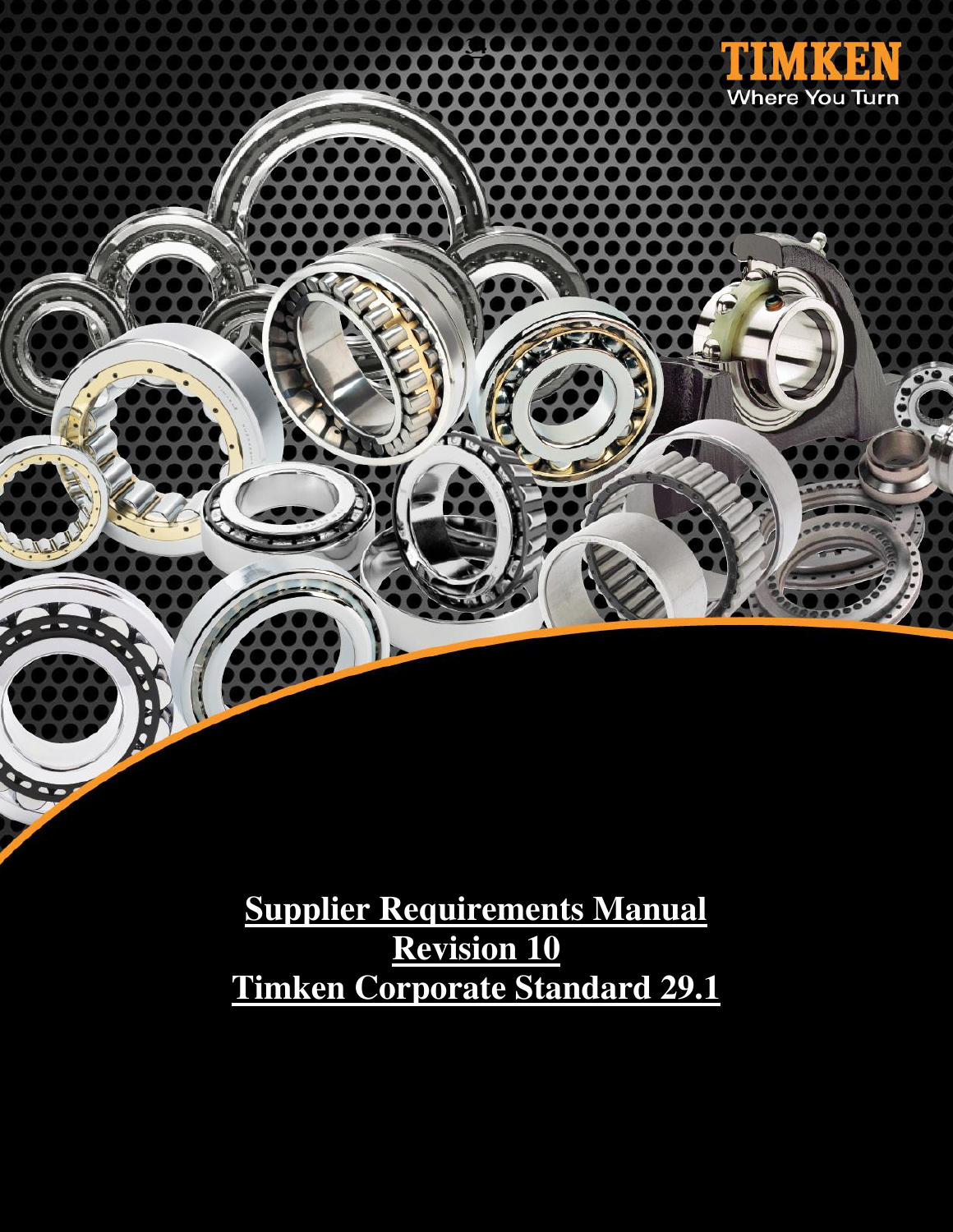## Table of Contents

| 1.0        |                                                       |
|------------|-------------------------------------------------------|
| 1.1        |                                                       |
| 1.2        |                                                       |
| 1.3        |                                                       |
| 1.4        |                                                       |
| 1.5        |                                                       |
| 1.6        | Purchased Product Submission and Approval Process 7   |
| 1.7        |                                                       |
| 1.8        |                                                       |
| 1.9        |                                                       |
| 1.10       |                                                       |
| 1.11       |                                                       |
| 1.12       |                                                       |
| 1.13       |                                                       |
| 1.14       |                                                       |
| 1.15       |                                                       |
| 1.16       |                                                       |
| 1.17       |                                                       |
| 1.18       |                                                       |
| 1.19       |                                                       |
| 1.20       |                                                       |
| <b>2.0</b> | Supplier Development and Recommended Best Practices13 |
| 2.1        |                                                       |
| 2.2        |                                                       |
| 2.3        |                                                       |
| 2.4        |                                                       |
| 2.5        |                                                       |
| 2.6        |                                                       |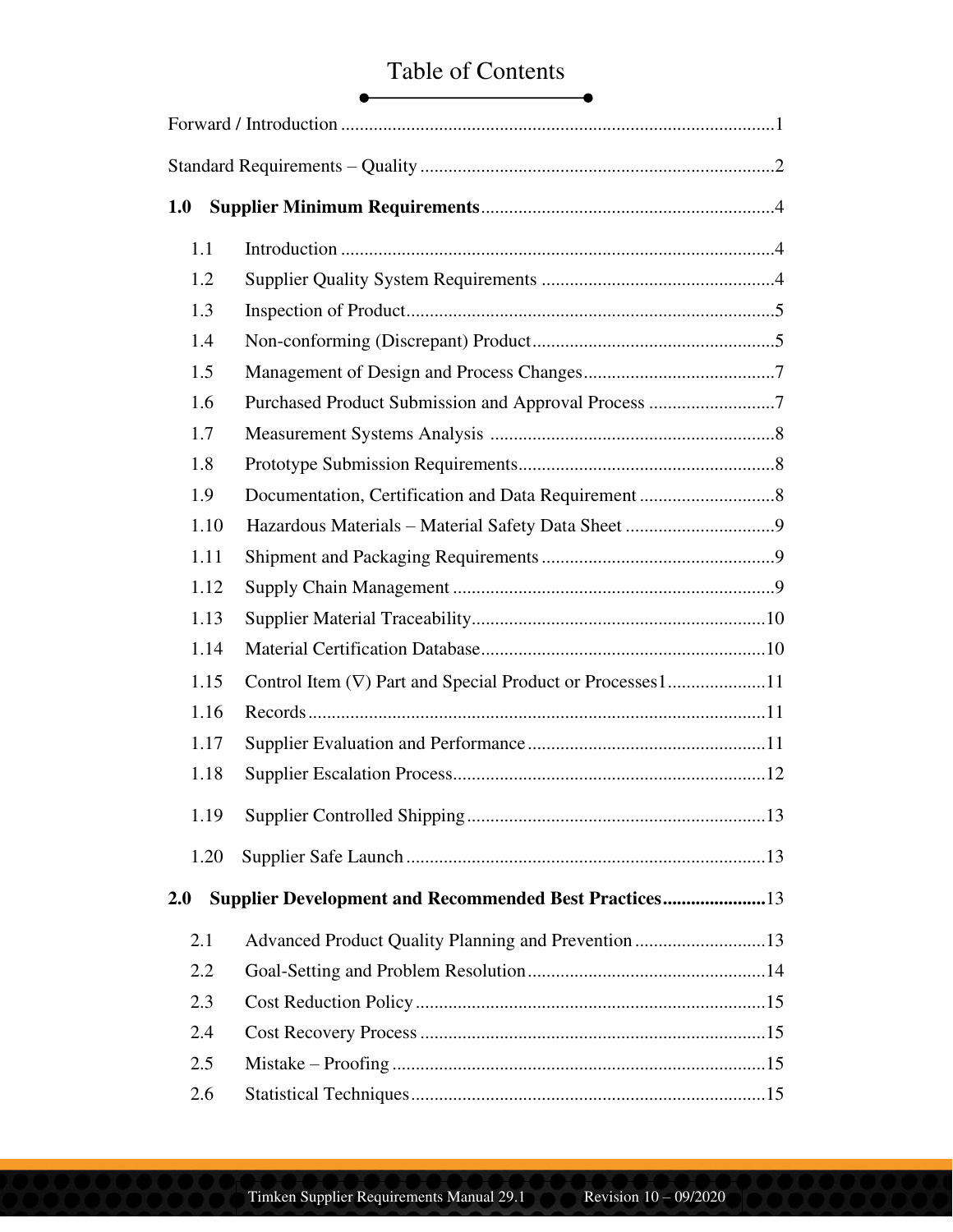|     | 2.7  |                                                                  |  |
|-----|------|------------------------------------------------------------------|--|
|     | 2.8  |                                                                  |  |
| 3.0 |      | <b>Supplier Quality Assurance Aerospace Provisions17</b>         |  |
|     | 3.1  |                                                                  |  |
|     | 3.2  |                                                                  |  |
|     | 3.3  |                                                                  |  |
|     | 3.4  |                                                                  |  |
|     | 3.5  |                                                                  |  |
|     | 3.6  |                                                                  |  |
|     | 3.7  |                                                                  |  |
|     | 3.8  |                                                                  |  |
|     | 3.9  |                                                                  |  |
|     | 3.10 |                                                                  |  |
|     | 3.11 |                                                                  |  |
|     | 3.12 | Compliance with Department of Defense FAR Supplement             |  |
|     |      | (DFARS) 252.225-7014, "Preference for Domestic Specialty Metals" |  |
|     |      |                                                                  |  |
|     | 3.13 |                                                                  |  |
|     | 3.14 |                                                                  |  |
|     | 3.15 |                                                                  |  |
|     |      | $\dots$ 24                                                       |  |
|     | 3.17 | Compliance to International Traffic in Arms Regulations24        |  |
|     | 3.18 |                                                                  |  |
|     |      |                                                                  |  |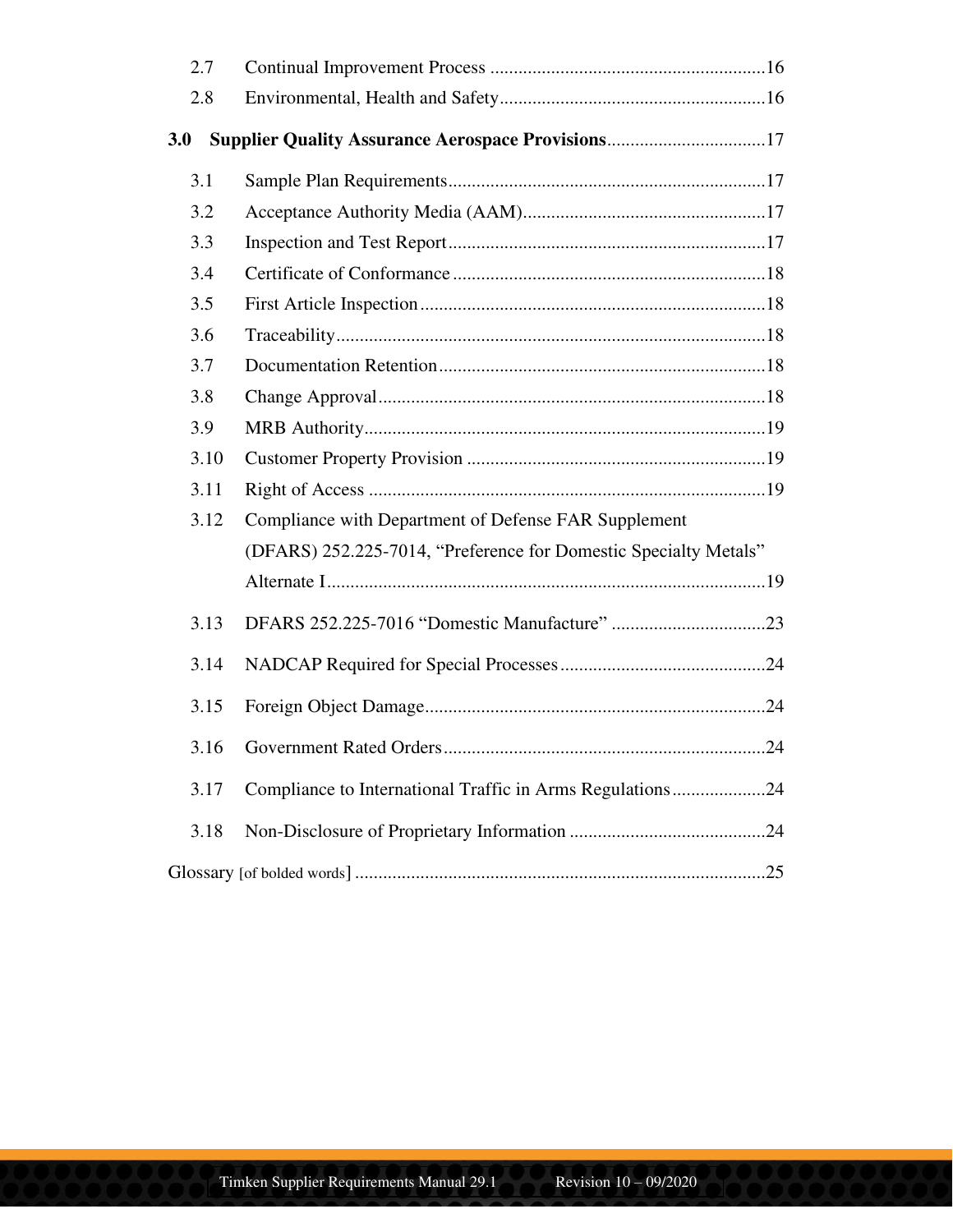1

Suppliers are responsible for the quality of their products and services.

The goal of The Timken Company's Supplier Requirements Manual is to communicate clearly the conditions for doing business regarding quality with The Timken Company and its global affiliates and to develop systems that drive continuous improvement, prevent defects, reduce variation and waste in the entire supply chain. Information presented in this manual takes precedence, unless officially notified by authorized Timken personnel.

Our suppliers are expected to have zero quality incidents and zero disruptions, provide products with zero defects, and have flawless delivery performance and on time responsiveness to issues.

**Type I Materials:** are materials that become a part of the products sold by The Timken Company. It also includes services used to produce (in whole or part) product sold by the Timken Company.

Scope of this manual applies to the product quality of all suppliers of Type I production materials, production or service parts, and manufacturers of machinery and related components.

The original of this manual is a controlled document. Copies of the Timken Supplier Requirements Manual distributed to suppliers, printed or downloaded are considered uncontrolled and will not be automatically updated.

Suppliers to The Timken Company are responsible for obtaining and following this document via The Timken Company supplier website at [http://tsn.timken.com.](http://tsn.timken.com/) Suppliers are required to check the website periodically for revisions and updates to this document.

Suppliers are responsible for ensuring that products and services they supply conform to the latest revision of this document when shown on purchase orders, supply agreements, or as mailed, electronically transmitted or viewed online at [http://tsn.timken.com/.](http://tsn.timken.com/)

Failure to include reference to The Timken Company Supplier Requirement Manual in a request for quote, purchase order or supply agreement does not excuse Suppliers from compliance.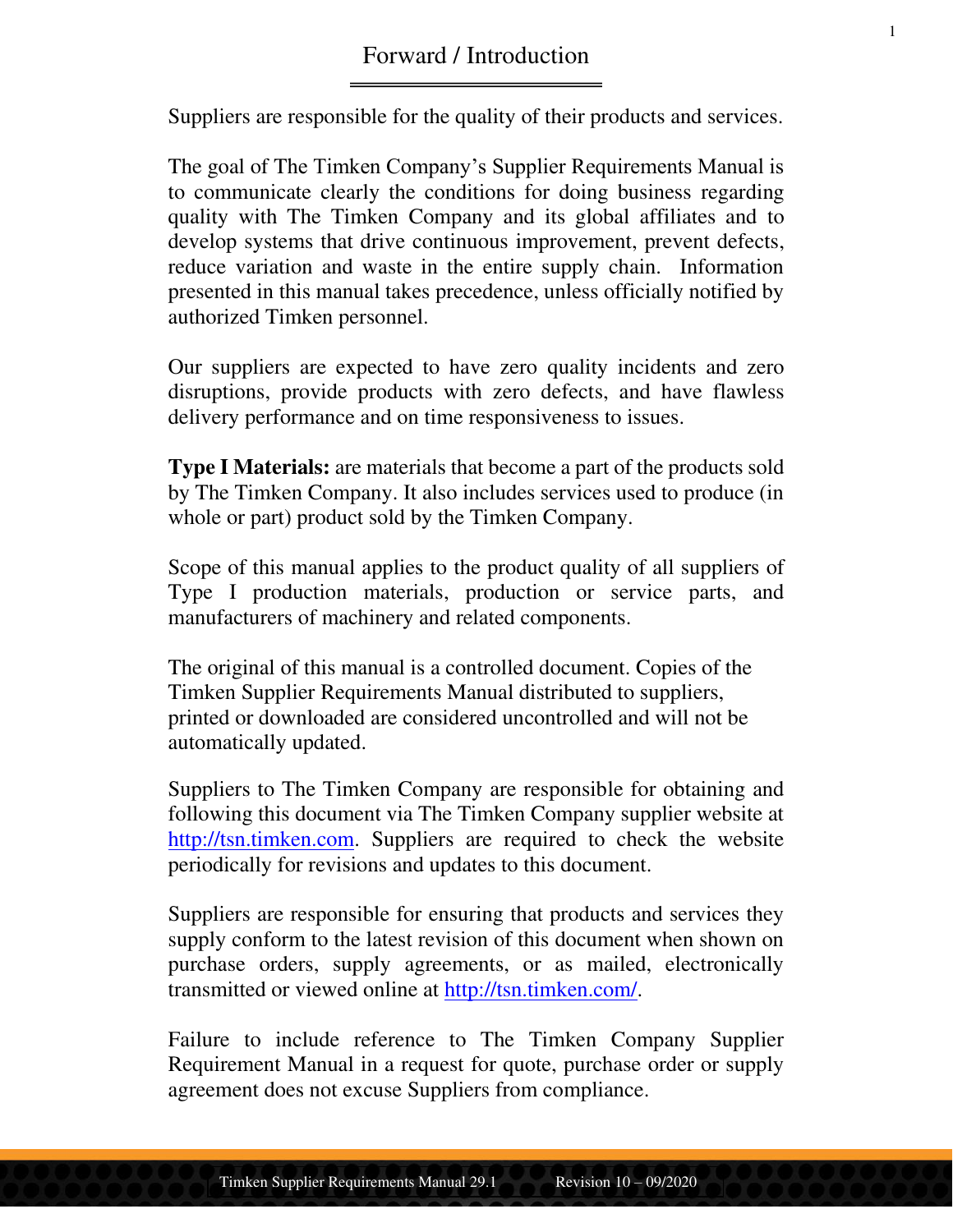To be a supplier to The Timken Company, all suppliers must meet our requirements for quality.

Our standard requirements include:

- 1. *Planning for Quality / Advanced Product Quality Planning (APQP):*As requested, the Supplier must have resources available and be capable of participating in Quality Planning / APQP, including such efforts as Feasibility Reviews, FMEA's, Design Reviews, Prototype Production, and Production Part Approval Process.
- 2. *Corrective Action:*In the event of a quality issue related to a supplier's products, the supplier will be required to provide a written corrective action report, filed electronically using the Timken Quality Information System (QIM).
- 3. *Hazardous Materials:* All information related to Hazardous Materials, and the fulfillment of all governmental and safety requirements must be provided by the suppliers. Suppliers will be required to submit Material Safety Data Sheets (MSDS) for all identified items.
- 4. *Managing Change:*Suppliers must agree to notify The Timken Company of any intended process change and obtain Timken's approval prior to implementation. Suppliers must also make this a condition of their own entire supply chain. In some cases, samples and documentation will be required as part of the approval process.
- 5. *Material and Process Specifications:*Suppliers must produce for Timken products to the specific material and process specifications. In certain cases, we will require approval of the supplier's sub-suppliers.
- 6. *Material Source Approval:*When Timken specifies material, Timken must approve all material sources. Suppliers may be required to utilize the Material Certification Database prior to shipping material to a Timken facility.
- 7. *Non-Conforming Product:*Suppliers must only ship product that meets specification or obtain a written deviation prior to shipment for any non-conforming product. Timken's consent to shipping non-conforming product does not relieve supplier of its responsibilities to Timken.
- 8. *Quality Management System:*Suppliers must have a documented quality management system and agree to on-site assessments. Suppliers may be required to be registered to ISO 9001:20xx, IATF 16949:20xx or AS 9100:20xx. As appropriate, ISO 14001:20xx registration or conformance may be required.
- 9. *Records:*Suppliers must maintain certain records for defined periods. Timken will define record retention including, as appropriate, disposition of records.
- 10. *Shipment and Packaging Requirements:*Suppliers must comply with Timken's specifications for shipping and packaging. This includes labeling specifications or requirements.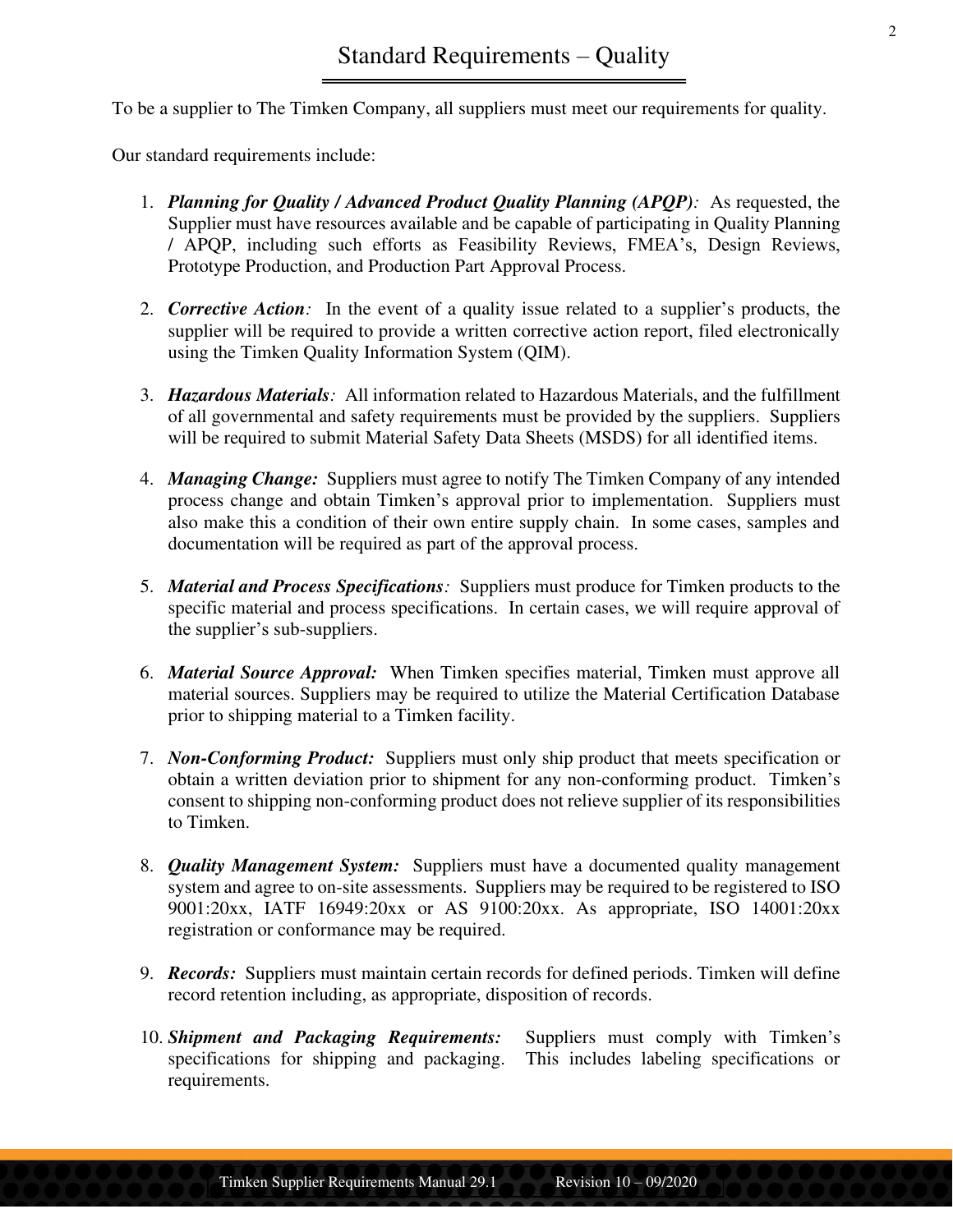- 11. *Supplier Escalation:*A **s**upplier will be placed on an increased level of activity as a result of the supplier's continuing failure to perform in the areas of quality, delivery or costs.
- 12. *Supplier Cost Recovery and Chargeback Process*: A formal process where Timken will recover costs associated with a supplier's unacceptable performance.
- 13. *Supply Chain Management:*Suppliers must be willing to identify and manage their own entire supply chain. It is a supplier's responsibility to ensure that its sub-suppliers meet Timken requirements.
- 14. *Traceability:*Product traceability is a requirement. Suppliers must provide unique identification of product batches/lots as required by Timken.
- 15. *Verification of Purchased Product:*Suppliers must allow on-site product verification by Timken, its customer, or the customer's representative.

*These Standard Requirements are further detailed on the following pages.*

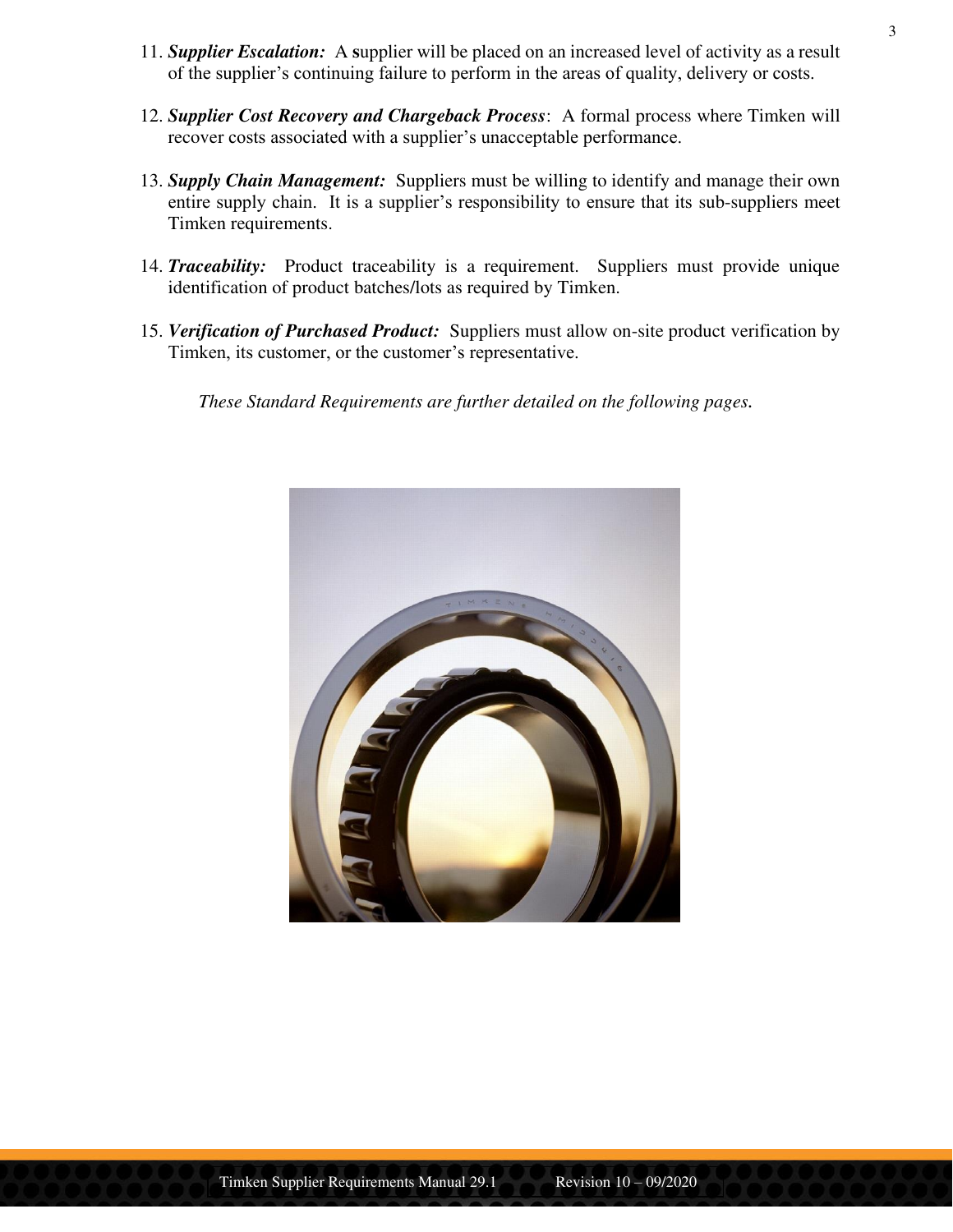## **1.0 Supplier Minimum Requirements**

#### **1.1 Introduction**

Welcome to the Timken Company Supplier Requirements Manual for Type I Suppliers.

**Type 1 Suppliers** are defined as those that provide products or services that constitute, in part or in whole, the products and services sold by The Timken Company.

Requirements described herein apply to all external Type I Suppliers to the Bearing and Power Transmission business unit of The Timken Company.

Suppliers of Indirect material shall comply with appropriate sections of the Supplier Requirement Manual as defined by purchase order requirements and/or other contractual obligations.

We expect The Timken Company quality reputation and Timken Brand Promise to be reflected in the products we purchase.

This manual defines the specific processes and information necessary to fulfill the intent of our [Quality Policy.](http://tsn.timken.com/Quality_Policy.pdf)

It is expected that our suppliers will use a continual improvement approach to assist The Timken Company in creating a lean supply chain that minimizes the total cost of ownership for the supplier and The Timken Company through:

- *Customer focused leadership* Striving to understand and anticipate the needs of The Timken Company, and proactively establishing the infrastructure to meet those needs.
	- This includes innovation, collaboration, speed, inventory management, and cost competitiveness.
- *Execution excellence* Flawless delivery performance with zero disruptions and zero quality issues.

The remainder of this manual provides additional details of how The Timken Company will manage its supplier relationships.

#### **1.2 Supplier Quality Management System Requirements**

As a minimum, suppliers to the Timken Company are required to conform and may be required to acquire the latest revision of ISO 9001:20xx, AS9100:20xx or IATF 16949:20xx registration unless otherwise specified or approved by Timken Supplier Quality Development (SQD).

In the event that a supplier to Timken is so small as to not have adequate resources to develop a Quality Management System according to IATF 16949:20xx, AS9100:20xx or ISO 9001:20xx, Timken SQD will conduct audits on site using Supplier Risk Assessment audit or via the desk audit approach to assess gaps, identify risks and take appropriate actions to protect Timken and ultimate customers.

Suppliers are required to notify, on a timely basis, the appropriate Timken Supplier Quality Development (SQD) associate if an IATF registered supplier quality management system is notified of special status conditions (such as new business hold – quality, needs improvement status, Q1 revocation) by any of the IATF (International Automotive Task Force) or other organizations.

The Timken Company reserves the right to perform an on-site audit as deemed appropriate to verify conformance of supplier Quality Management System or to verify effectiveness regarding corrective or preventive actions related to supplier escalation.

Type I suppliers must allow Timken's customers, the customer's representatives, government or regulatory agencies the right to conduct surveillance of the supplier's quality systems at the Supplier's premises. This may include visits extended to subcontracted suppliers of the supplier.

All such visits will be approved and arranged by The Timken Company.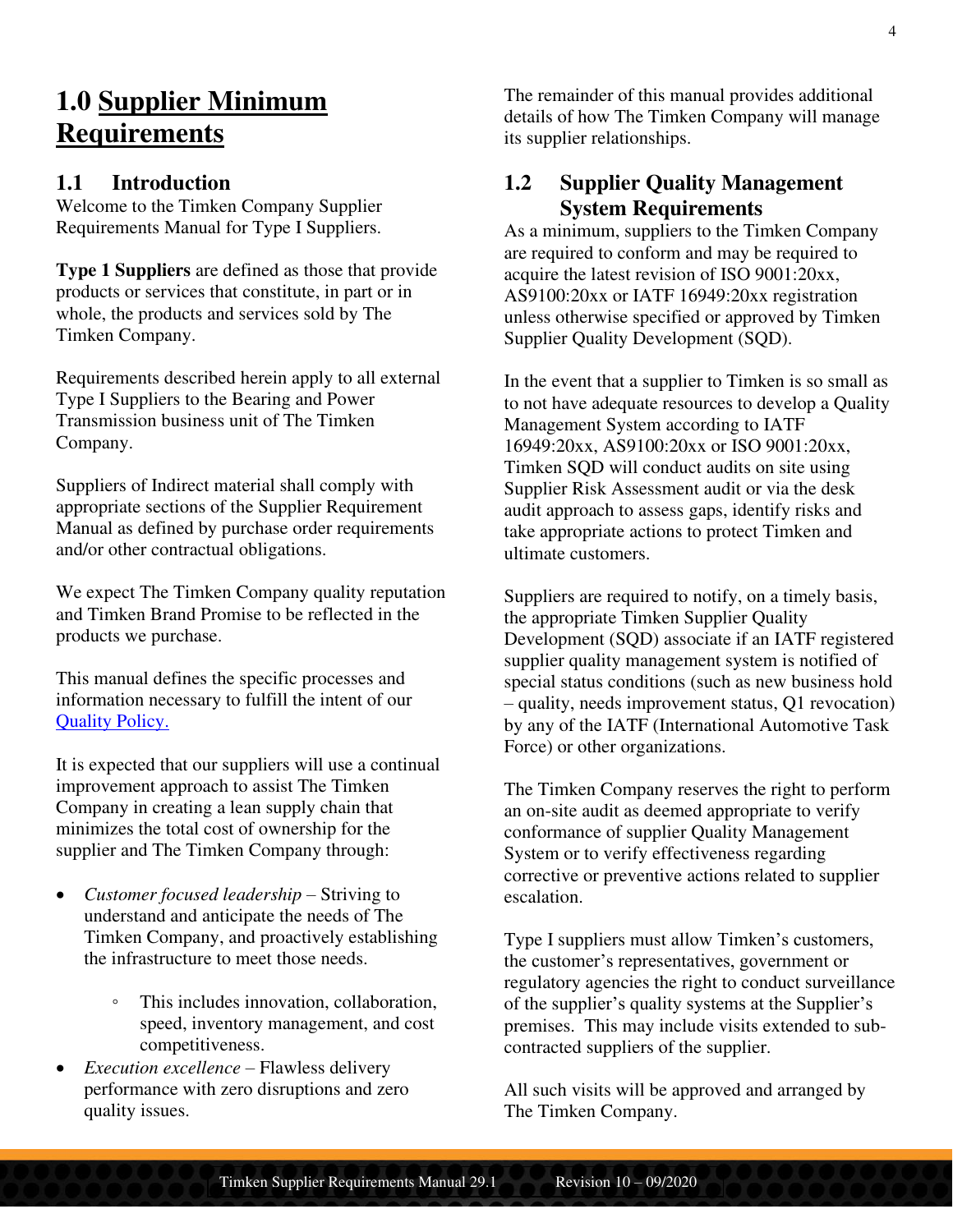Type I suppliers sub-contracting products or services to suppliers are required to provide to subtier suppliers the applicable requirements in the purchasing documents, including key characteristics (however named), material or process requirements where required.

#### **1.3 Inspection of Product**

All products provided to The Timken Company shall be inspected by the supplier according to an agreed upon control plan. In the absence of a purchasing or a supply agreement, the supplier must develop, implement and maintain inspection methods necessary to assure the product conforms to the requirements of The Timken Company.

The supplier shall conduct in-process and outgoing audit inspections or tests as defined in the product / process control plan. Inspection data shall be retained by the supplier and be made available upon request.

Suppliers must allow Timken, its customer(s), its customer's representative(s), government or regulatory agencies the right to verify at the supplier's premises that the purchased products conform to specified requirements. The Supplier shall not use such verification as evidence of effective control of quality.

Verification by Timken, its customer(s), or its customer representative(s) shall not absolve the supplier of the responsibility to provide acceptable products, nor shall it preclude subsequent rejection by Timken or its customer(s) subject to final acceptance at its destination.

Where applicable, a quality history for the product shall be provided to The Timken Company. The quality history shall contain all verification documents generated during manufacturing, processing or fabrication.

#### **1.4 Non-conforming (Discrepant) Product**

**Non-conforming or discrepant product** is defined as: deviation from drawing specifications, purchase order requirements, Timken Company product and process specifications or standards and industry product and process specifications and standards, including but not limited to the areas of quantity, appearance, material, metallurgy, packaging, handling, shipping, delivery, cleanliness and dimensions. Counterfeit Parts shall be treated as nonconforming material.

When non-conforming product is detected by the supplier after product has shipped, is in transit or delivered to Timken, supplier shall take appropriate action to mitigate the effect including formal, detailed notification to The Timken Company.

Notification shall include a clear description of the non-conformity, which includes as required: parts affected, part numbers, quantities and dates delivered or in-transit. If required by Timken, supplier shall provide traceability information for lots or batches of material or product.

#### **Discrepant Material Report (DMR)** [\(Click here](http://tsn.timken.com/SupplierNon-ConformingProduct.pdf)

[for Procedure\)](http://tsn.timken.com/SupplierNon-ConformingProduct.pdf) is used to notify the supplier of nonconformance, discrepancy and/or rejection. The DMR is sent via e-mail directly to the Supplier contact using Timken's **Quality Issue Management (QIM)** and can be initiated from any Timken Company facility receiving Type I material. A DMR may be initiated upon detection of nonconforming product. Requests for corrective action may be required from the supplier.

The supplier must respond directly to the DMR issuer within the directed timeframe using the QIM system.

*Supplier Responsiveness* – The Timken Company will monitor speed, timeliness and effectiveness of corrective or preventive actions using QIM and may use the supplier's response as input for awarding future business and monitoring performance.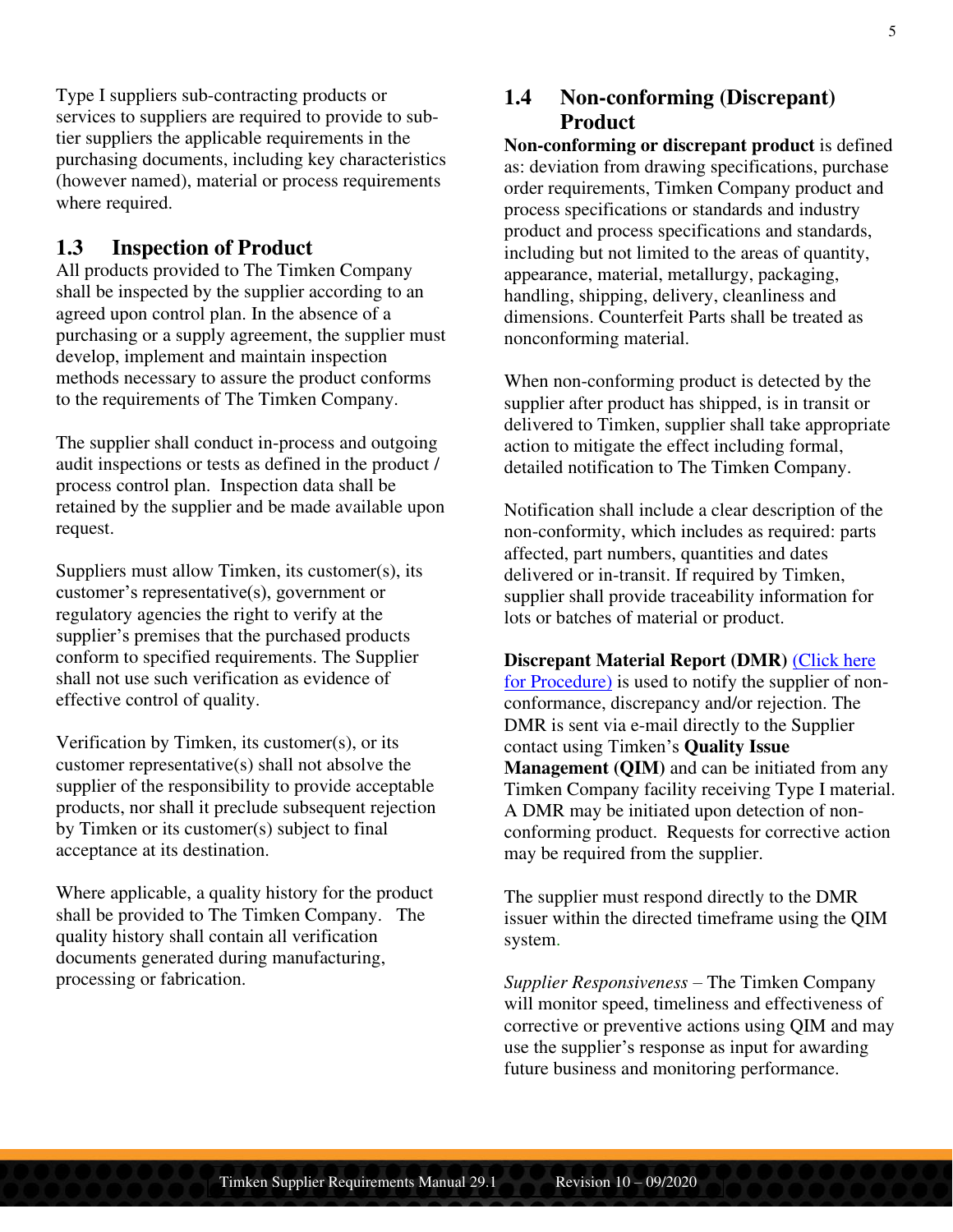Specific timing requirements will be stated on the DMR, if required. The provided general or default requirements are:

- An initial response (team/person assigned, problem description, containment action) for a DMR shall be supplied to the Timken Company within 3 working days.
	- Automotive and Aerospace suppliers must respond within 24 hours.
- If the Timken Company requires **an 8D process**, the initial 8D report shall be submitted within 15 calendar days.
	- Automotive and Aerospace suppliers must submit within 5 calendar days.
- A complete 8D report must be submitted to The Timken Company within 30 calendar days.
	- Automotive and Aerospace suppliers must submit within 10 calendar days.

If a supplier's product is determined to be defective in material and/or workmanship, as defined by the design requirements, product(s) will be immediately contained.

The Timken Company and the supplier shall determine if the product can be inspected to remove defects from the "lot" that has been contained.

If time does not allow the supplier's personnel to arrive, the supplier shall provide detailed inspection instructions to The Timken Company.

The Timken Company reserves the right to approve all inspection methods.

If it is determined that inspection alone cannot detect the defect, the product(s) will be returned to the supplier or scrapped as agreed upon by the supplier and Timken.

The Timken Company will identify any costs incurred from these defective parts and will initiate the Supplier Cost Recovery Chargeback procedure with the supplier.

If the purchased product is needed for urgent production at a Timken facility, the supplier shall provide a rapid inspection team to Timken's production facility for inspection, or agree (by providing purchase order to the third party) to the use of a third party inspection service with the cost of service being assumed by the supplier.

In most cases, as appropriate, the supplier shall be given the option regarding sorting methodologies by the effected Timken facility.

The use of a third party to sort defective product does not relieve the supplier of their responsibility for the quality or delivery of product.

The Timken Company shall have the right to perform any, and all, necessary safe, destructive and non-destructive tests to evaluate fully the performance of the supplier's product or services.

The Timken Company shall have the right to utilize the service of an independent 17025:20XX accredited testing laboratory.

The supplier shall reimburse The Timken Company for the expense of said tests only if testing confirms the product or service is defective.

The Timken Company must provide proper accounting of hours for inspection to the supplier.

If the purchased product is determined to be defective or non-conforming for reasons other than those defined on the design prints, the two parties will discuss and determine if containment action is required.

If containment action is required, inspection criteria will be established. If containment action is not required, the supplier's product will be approved for use in production with a proper record of using the deviation process.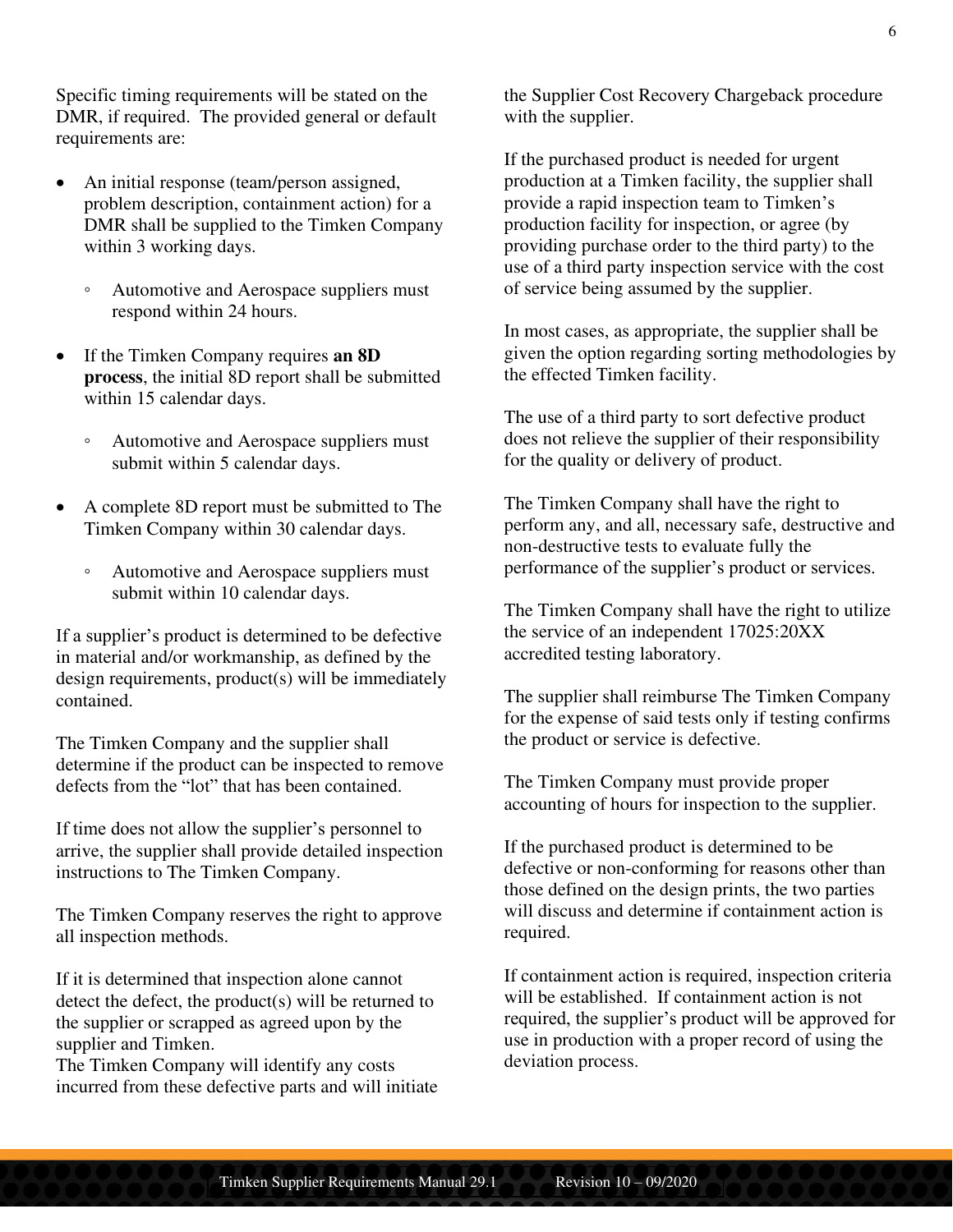#### **1.5 Management of Design and Process Changes**

After product approval, suppliers shall not make *any* type of change without **prior** written notification and approval from The Timken Company. Suppliers must also make this a condition of their own entire supply chain.

Changes are defined as alteration in the product design; product specification; purchased parts; material, service supplier or provider; manufacturing location; method of manufacturing; processing; testing; storage; packaging; preservation or delivery.

Changes shall be communicated through Timken's **Quality Issue Management (QIM).** These include changes to part design, material, sub-tier supplier, manufacturing location or process. When in doubt, suppliers are encouraged to contact their respective Corporate SQD or sourcing representative.

The supplier shall notify The Timken Company in advance and obtain approval for all design or process changes affecting the product manufactured, processed or serviced for The Timken Company.

Changes are classified based upon impact or the most adverse effect, either in the subsequent processing of a part, in its handling, or in its intended or foreseeable application.

The supplier change can be initiated by:

- Timken Engineering department
- Customer-initiated change communicated to the Timken Supplier Quality Development department by the customer's engineers or marketing department
- Timken's Purchasing and Supplier Quality Development departments
- Quality Advancement department
- Timken's manufacturing plant/user
- **Supplier**

The supplier shall issue the change request using Timken's QIM system. Submit the request to The Timken Company for approval to proceed with a defined validation plan. This plan may include or require new **Production Part Approval Process (PPAP)** submission or **FAI (First Article Inspection).**

For permanent changes, the Timken Supplier Quality Development representative determines if a new Production Part Approval Process is required and advises the supplier accordingly.

Following validation and/or Production Part Approval Process (PPAP) approval, the Supplier Product/Process Change Request is granted or denied, and the supplier is advised accordingly.

At this stage, the timing to phase in the approved change is established and communicated to the supplier and all interested parties.

#### **1.6 Purchased Product Submission and Approval Process**

**Purchased Product Submission and Approval Process** is implemented to determine if all design and specification requirements of purchased product are properly understood by Timken suppliers and to ensure that the supplier production process is capable of meeting Timken and the Timken customer's technical and quality requirements. The supplier submits documentation, determined during feasibility review with SQD, using [Supplier](http://tsn.timken.com/Supplier%20PPAP.htm)  [PPAP/ISIR Submission Request Form.](http://tsn.timken.com/Supplier%20PPAP.htm)

The submission requirements will typically include initial sample parts; design review; dimensional layout; performance test results; material certifications; capability studies; process flow diagram; design **FMEA (Failure Modes and Effects Analysis**); process FMEA and supplier process control plan.

This process follows Timken's customer and The Timken Company internal requirements in accordance with the latest version *AIAG-Production Part Approval Process (PPAP) manual.*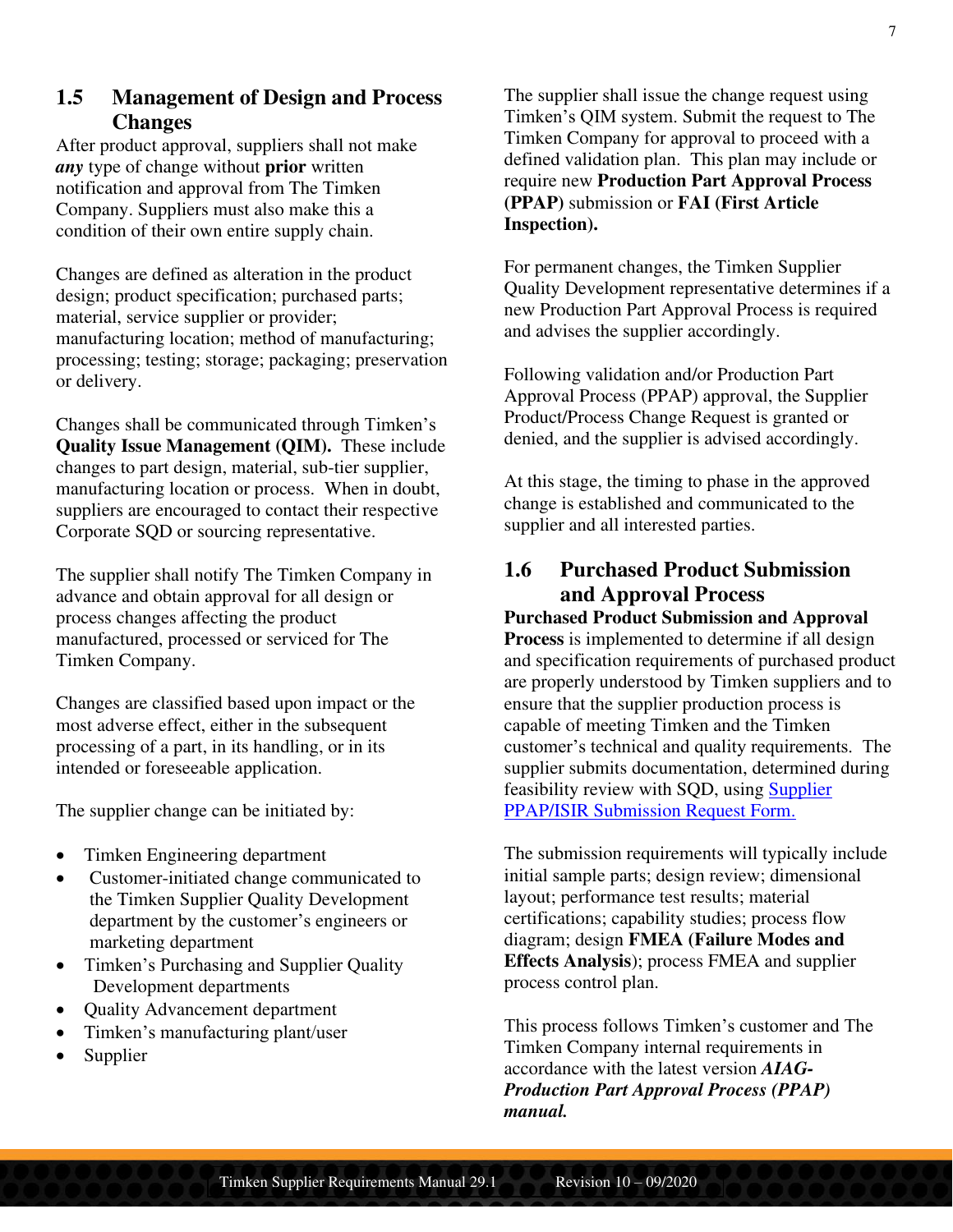Unique customer specific requirements are addressed as defined and required.

The Timken Company follows **AIAG Production Part Approval Process** notification and submission requirements defined in the AIAG Production Part Approval Process manual, unless otherwise specified by the customer.

Timken-specific requirements related to the initial sample parts and identification include the following:

- Samples must be from production tooling operating under production conditions.
- Samples are to be uniquely identified, so that measurement correlation may be performed.
- Sample quantity may vary according to the nature of the product and the manufacturing process.
- Production material and processes.
- Analysis/Development/Validation Documentation (when requested).
- Unless sample quantities are defined in a Timken standard or specification, the following guidelines may be used:
	- A minimum of 5 samples (out of a 300 piece production run) is required from any single part producing tooling.
	- A minimum of 1 sample per cavity is required from multiple part tooling.

Suppliers are strongly encouraged to work with their Supplier Quality Development representative or designated plant quality personnel to obtain a full approval on time.

Supplier production parts are not to be released for shipment to the Timken user plant until the supplier receives notification from Timken that the PPAP has been approved or interim approved for volume production.

When requested by Supplier Quality Development personnel, the supplier shall establish a Safe Launch process, which will serve to validate the **Production / Process Control Plan (PCP)** and ensure that all shipped products meet Timken's

expectations. (Reference 1.19 Supplier Safe Launch)

#### **1.7 Measurement System Analysis**

To fully understand the supplier measurement abilities, as appropriate and defined by the Supplier Quality representative, the supplier shall perform a **measurement system analysis (MSA)** in accordance with the latest version of the *AIAG Measurement System Analysis manual.* 

#### **1.8 Prototype Submission Requirements**

The intent of the prototype activity is to assemble and test product, processes and assembly systems, and perform conformance/measurement/design validation.

Part approval at Prototype [\(Click here for](http://tsn.timken.com/PurchasedProductForPrototype.pdf)  [Procedure\)](http://tsn.timken.com/PurchasedProductForPrototype.pdf) insures component part problems are identified and corrected to minimize the impact of part variation upon design evaluation, manufacturing and assembly.

Suppliers of prototype parts are required to have completed, documented and available for review the items listed below:

- Timken Supplier Warrant of Material for [Prototype](http://tsn.timken.com/PrototypeSubmission.pdf)
- Design records.
- Inspection results and inspection and/or test devices.
- Material certification.
- Part weight (mass)/Serialization information.

#### **1.9 Documentation, Certification, and Data Requirements for Proprietary Information**

The Timken Company and its customers may review, in the presence of the supplier and on the supplier premises, documentation that contains confidential and proprietary supplier information pertaining to the product manufactured for The Timken Company.

Where applicable, a quality history for the entire product shall be provided to The Timken Company.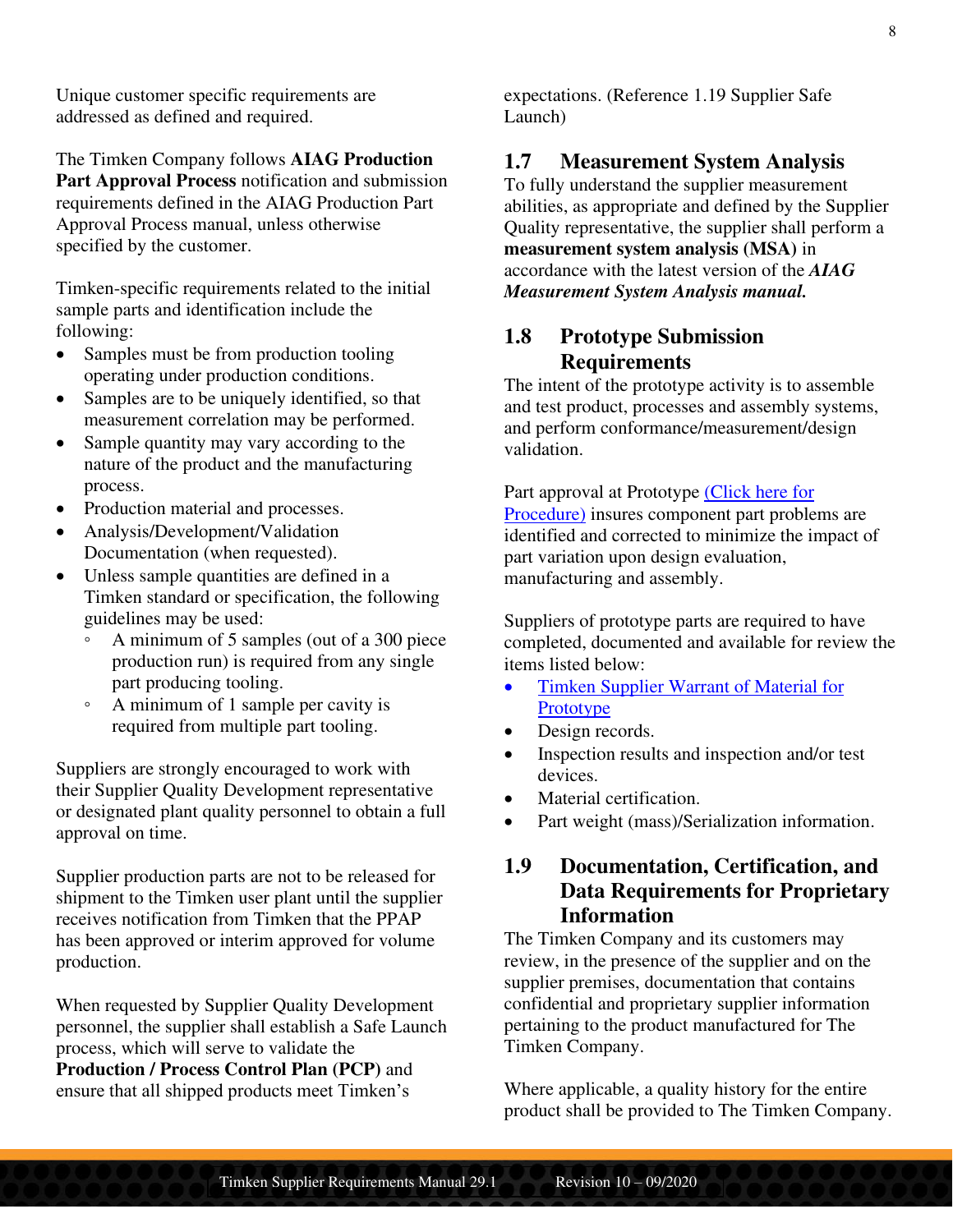The quality history shall contain all verification documents generated during fabrication of the product or service.

The supplier shall provide The Timken Company with appropriate documentation during design, manufacturing, inspection and testing. Documents shall include (where applicable) design records such as:

- **Design Failure Mode and Effects Analysis (DFMEA)**
- **Design Validation Plan and Report (DVP&R)**
- **Quality Planning / Advanced Product Quality Planning (APQP) Status Report**

#### **1.10 Hazardous Materials - Material Safety Data Sheet (MSDS)**

All materials used in, or incorporated into Timken Company products shall satisfy current governmental and safety constraints on restricted, toxic, and hazardous materials; as well as environmental, electrical, and electromagnetic considerations applicable to the country of manufacture and sale. A **Material Safety Data Sheet (MSDS)** must be submitted for all items as defined under applicable regulations. Material Safety Data Sheet(s) must be submitted to the receiving location.

A Material Safety Data Sheet(s), with full disclosure, must be submitted to the receiving location for approval as soon as possible following the feasibility meeting and/or receipt of a Purchase Order. At the latest, applicable MSDS sheets must be provided to the using Timken plant prior to first includes raw material suppl shipment / PPAP submission of any component, raw materials, or product.

Approval of each MSDS should be obtained as early as possible in the product launch. The Timken using plant will notify the supplier if the MSDS sheets are not acceptable. If MSDS information is not submitted, or approval is not obtained, the first shipment PPAP submission may not be approved. (Reference 2.8 Environmental Health and Safety)

Suppliers shall use IMDS (International Material Data System) as required.

#### **1.11 Shipment and Packaging Requirements**

In some cases, The Timken Company designates **'S'-Specifications** to define shipping and packaging requirements.

Requirements in any 'S' specification shall be considered an extension of the purchase order and /or product drawing / agreement.

Unless alternate methods have been agreed upon in writing with SQD or the receiving location, all production shipments must include or be preceded by the following:

- Material certifications as specified in all applicable material specifications.
- Applicable **Statistical Process Control (SPC)** data (for all print designated special or critical characteristics) unless instructed differently from SQD or the receiving location.
- Labeling, or bar code labeling, must be in accordance with appropriate AIAG guidelines or plant specific requirements.

Production shipment and packaging requirements discussions should begin during APQP activities or Feasibility review. All requirements shall be finalized prior to first shipment and PPAP submission.

#### **1.12 Supply Chain Management**

Suppliers must be willing to identify and manage, as appropriate, their entire supply chain. This includes raw material suppliers or manufacturers and any suppliers of components or processing used for products supplied to The Timken Company.

As appropriate, suppliers shall impose all of The Timken Company quality requirements on the entire supply chain used to produce the items supplied to The Timken Company.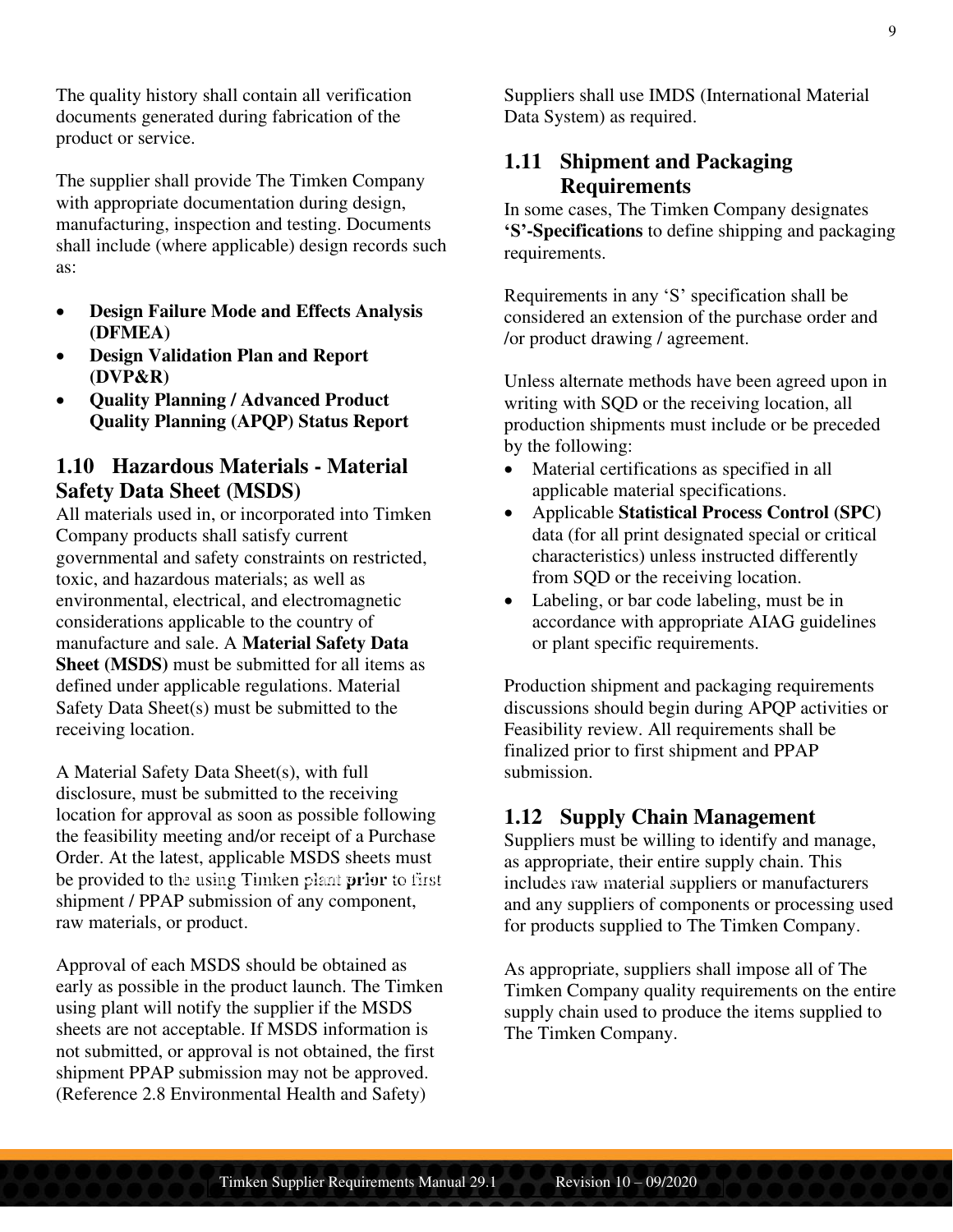#### **1.13 Supplier Material Traceability**

As required, suppliers shall be able to demonstrate adequate product traceability. Specific traceability requirements are identified and reviewed at initial feasibility, planning for Quality or APQP meetings. Suppliers to The Timken Company shall establish and maintain documented methods for unique identification of product, batches or lots, including product marking as necessary for identification or traceability purposes.

Lot numbers, as identified on shipping labels, must provide traceability from receipt and during all stages of production by the supplier, including shipment to Timken.

The Timken Company reserves the right to perform an on-site audit or request appropriate, timely documentation to verify conformance to traceability requirements.

Traceability information must include, and begin with an individual raw material heat/batch number, or equivalent.

A lot cannot contain more than one material heat / batch number.

#### **1.14 Timken Material Certification Database (MCD)**

The Timken Company has developed a material certification system to improve incoming material control. As required, suppliers of raceway, rolling element, and heat treat retainers (cages) must take the following specific actions before delivering any supplier owned/purchased material to any Timken plant for manufacture of our products. All exceptions must be approved in writing by Timken GMQ or SQD organization.

- 1. All raceway, rolling element, and heat treated retainers (cages) must be purchased from a Timken approved material source.
- 2. **Each supplier must transmit primary melt certificate to Timken at least 48 hours** before any shipment will arrive at a Timken plant via either:
- a. E-mail scanned certificates to: [ter-mfgtech@timken.com](mailto:ter-mfgtech@timken.com)
- b. Fax material certificates to: 001-330-458-6888

Note: Only original heat certificates will be acceptable. Certificates with pencil modifications will be rejected.

- 3. Accompanying each transmission, suppliers must fill out an MCD Submission Form
	- a. The MCD Submission Form is available on Timken Supplier Network website found at [http://tsn.timken.com](http://tsn.timken.com/)
	- b. For accurate transcribing of data, please verify that the copy being faxed or emailed is legible. Note: Our email system accepts only attachments in the form of a .jpg or .tiff file types.
- 4. Once the certificate is received, the documents will be evaluated.
	- a. If material certification data does not conform to the appropriate specification or is from a Non Timken Approved melt source, a Quality representative from the receiving plant will be notified that the batch of material submitted is non-conforming and will contact you to hold all products made from this material until further notice. Note: you will not be notified via the MDC system regarding approval status.
	- b. The new requirement will not change your delivery schedule unless non conforming issues are presented.
	- c. Do not delay shipment waiting for confirmation. Suppliers will only be notified if there is an issue that requires resolution.

Material Certification Database (MCD) – is utilized to track and verify that all steel supplied to Timken facilities has an approved chemistry. Suppliers are required to populate the material certification database with the appropriate supporting data from each lot of material sold to/received by all Timken facilities worldwide.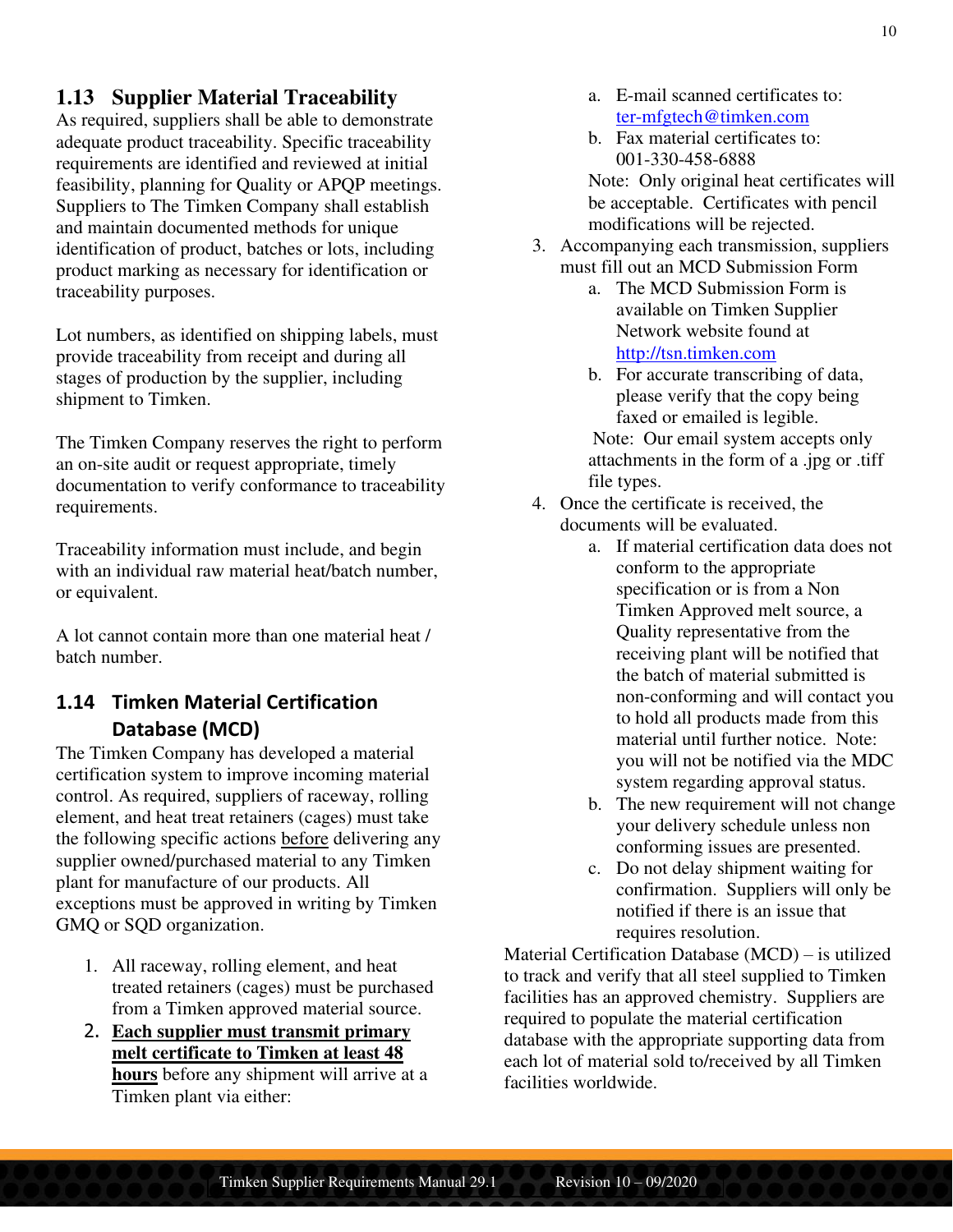#### **1.15 Control Item () Part & Special Product or Process Characteristics**

**Control Item Parts** are products with characteristics normally identified on drawings by an inverted delta  $(\nabla)$  preceding the part and/or raw material code number. Control Item parts may affect the safe operation and/or compliance with government regulations.

**Special characteristics** are those product or process requirements for which reasonably anticipated variation is likely to affect a fit, function or the ability to process or build the product.

Special characteristics will be designated on the Timken print, or specification. 'KPC' or a diamond  $(\Diamond)$  placed near the characteristic typically designates special characteristics. Alternate designations may be used. Timken specific characteristics are indicted appropriately being placed near the characteristic.

Requirements for Special / Specific Characteristics are;

- All Special Characteristics must be made in a process having a special control method(s).
- SPC is the most common and preferred special control method.
- To be considered valid, Cpk values cannot be calculated until there is a stable and capable process.
- Cpk is typically calculated based on data from 20 days of production; minimum is 100 individual sample or data points.
- The Cpk value must be noted on control charts.
- Reaction plans to out-of-control signals must be indicated on the chart. Both parts and process must be described.
	- Refer to the AIAG SPC manual for out-ofcontrol signals.
- On occasion, the Special Characteristic designation will be applied to characteristics, such as raw material, hardness, etc., and therefore, typical SPC cannot be applied. In such cases, you must identify the special

controls used for these characteristics in your quality control plan.

Your control plan will require concurrence from Timken prior to PPAP. This discussion should begin at the initial Quality Planning, APQP or Feasibility meetings.

#### **1.16 Records**

Suppliers shall maintain appropriate records on file according to requirements of the supplier, The Timken Company or regulatory bodies.

Quality performance records, including control charts, inspection and test results shall be retained for one calendar year after the year in which they were created.

ALW (Aircraft Landing Wheels) suppliers are required to retain records for a minimum of eleven years and indefinitely for all other aerospace suppliers. Prior to the destruction of records, the supplier shall notify Timken in writing for authorization to destroy records. When the decision is communicated to dispose of records, records shall be destroyed in a manner that renders them unusable by suitable means.

#### **1.17 Supplier Evaluation and Performance**

Timken has recognized that certain processes and operations in our supply base required to make our product have levels of risk that must be managed appropriately. Timken has processes to evaluate levels of risk with our supply base. If during the course of business we determine a process or operation to have an unacceptable level of risk, we will contact supplier directly with specific measures that will need to be implemented to bring the level of risk to a manageable level.

The Timken Company's supplier evaluation process is designed to measure supplier performance over time.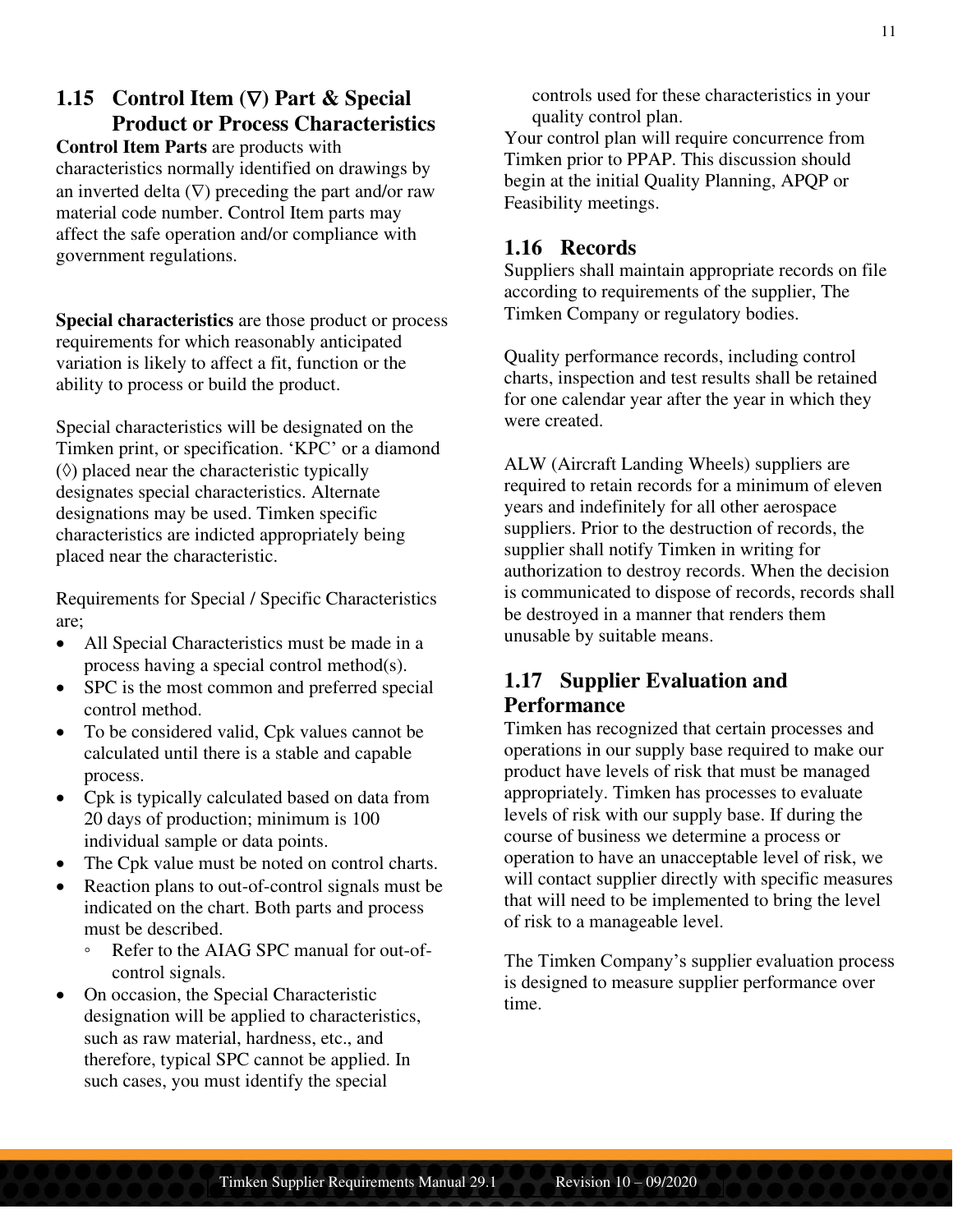The evaluation typically focuses on five performance areas:

- Quality
- Delivery
- Cost
- Customer Service
- Continuous Improvement / Lean

Specific supplier or supplier locations may be evaluated using only delivery and quality performance as determined by the Timken Company.

The evaluation is completed on a periodic basis by a cross-functional team, which typically consists of The Timken Company user plant, purchasing, order fulfillment and Supplier Quality Development personnel.

Explanations of the four performance measures are as follows: Revision 7 – 06/2011 – 06/2011 – 06/2012 – 06/2012 – 06/2012 – 07/2012 – 07/2012 – 07/2012 – 07/2012 – 07/2012

> • *Quality* – Product quality demands stringent adherence to purchase, transportation, engineering and packaging specifications – including cleanliness, and consistent, reliable service to assure customer satisfaction.

Examples of measures:

- Number of DMRs
- P.P.M. (Parts Per Million)
- Number of external complaints
- Overall Cost of Quality
- Warranty claims and field returns
- *Delivery* **On-time delivery (OTD)** is having the correct material in the right quantity at the right place and at mutually agreed upon delivery time and date. The delivery date is considered to be the acknowledged or repromised date.

Examples of measures:

- OTD rate
- Deviation of gross total receipts from total due / average percent deviation
- Expedited shipments
- Average percent deviation

Additional requirement: The supplier shall notify, in advance of occurrence, the appropriate local plant contact, supplier quality contact or contact individual listed on the purchase order, of any actual or potential late delivery conditions.

- *Cost* examples:
	- Level of prices
	- Contractual agreement  $\frac{1}{2}$
	- Delivery cost
	- Payment terms
- *Customer service and innovation* examples: ◦ Invoicing problems
	- Supplier's ability to respond to requests
	- Supplier's ability to provide correct line and releases, quantities received
	- Continual Improvement activities
	- Cost reduction ideas
	- New product development
	- Supplier lean work with the plants, purchasing, and SQD to drive problem solving and cost reduction initiative(s).

#### **1.18 Supplier Escalation Process**

The supplier escalation process is an increased level of activity with a supplier resulting from the supplier's continuing failure to perform in the areas of quality, delivery or cost. Escalation may also be initiated when there are noticeable trends that indicate that quality systems may be stressed or deteriorating at a supplier.

[Supplier Quality Escalation](http://tsn.timken.com/Supplier_Quality_Escalation.pdf) is the methodology used by Timken SQD personnel to define actions, resolve and improve overall supplier performance.

Supplier escalation definition, consequence and entrance criteria, refer to below link: **[Supplier](https://tsn.timken.com/SupplierQualityEscalation.pdf)  [escalation process](https://tsn.timken.com/SupplierQualityEscalation.pdf)**

Escalation stages vary up to and include notification to the supplier's registrar of ongoing systemic quality issues or recognition that it may be in the best interests of The Timken Company and supplier to discontinue doing business.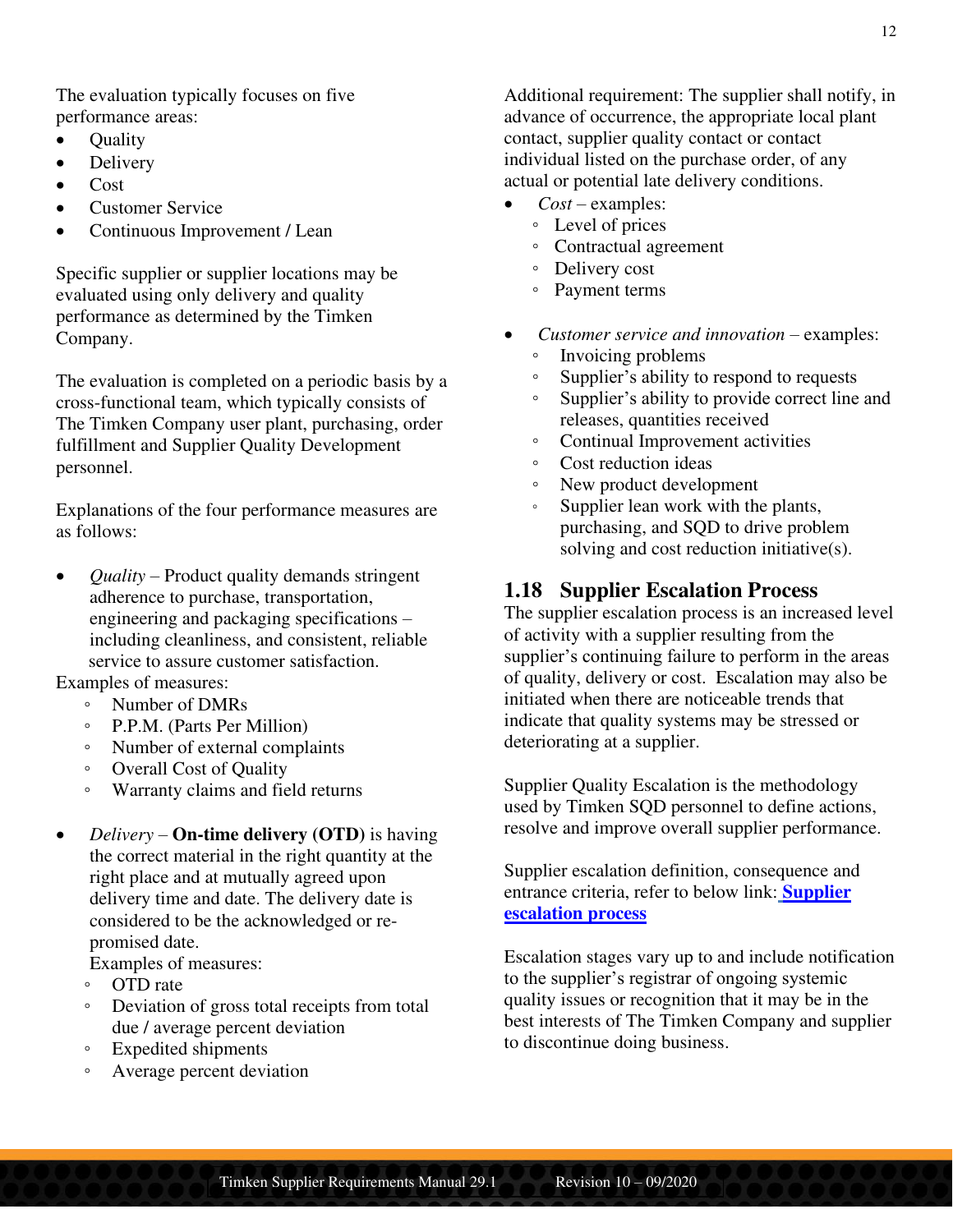#### Safe Launch Plan (SLP) is implemented to verify

**1.20 Supplier Safe Launch** 

**Based on the severity of issue, Timken determines** 

**1.19 Supplier Controlled Shipping** 

**Level One Controlled Shipping (CSI) -** 

for a supplier to put in place an additional inspection process to sort for nonconforming material, while implementing root-cause analysis and corrective actions. The Controlled Shipping process is in addition to normal controls. The data obtained from the Controlled Shipping inspection

process is critical as both a measure of the

with an additional inspection process that is completed by a third party. Timken and the supplier will mutually agree upon the third party company and location. The third party company must be minimum certified to ISO 9001:20xx.

nonconformance.

effectiveness of the containment process and the corrective actions taken to eliminate the initial

**Level Two Controlled Shipping (CSII) -** Includes the same processes as Level I Controlled Shipping

The intent of Controlled Shipping is to implement a rigorous process that protects Timken from the receipt of nonconforming parts and/or material.

Controlled Shipping is a formal demand by Timken

**(CSI/CSII)** 

product & process stability in an organized manner. SLP is intended to be a learning period. Collected data will be monitored, analyzed, and product & process adjustments should be made when necessary and should take place when new production is starting.

*whether Level I or Level II would be appropriate.* 

Safe Launch is to be used as appropriate for all preproduction and production requirements that require the Production Part Approval Process (PPAP) and whenever requested by a Timken Plant or Timken Customer on any parts that present significant risk. Safe Launch should not be used for discrepant material received at the customer's plant.

SLP is recommended as appropriate in the following situations.

- Process new, changed, moved, or resourced processes.
- Product new, transferred, or changed product.
- Suppliers new suppliers or existing suppliers on modified or new product.
- Correlation Activities correlation of testing, inspection, or gage equipment.

### **2.0 Supplier Development and Recommended Best Practices**

#### **2.1 Advanced Product Quality Planning and Prevention**

When requested, the supplier shall provide The Timken Company with a product quality plan prior to or upon receipt of a purchase agreement. For each stage of product / process design and development, product and process validation and  $\overline{r}$  verification, feedback, assessment, and corrective action, the product quality planning process shall include but not be limited to:

- Advanced Product Quality Planning
- Special characteristics
- Feasibility reviews
- Product safety
- Process Failure Mode and Effects Analysis
- Mistake / error proofing
- Control Plan to cover three distinct phases: Prototype, Pre-launch, and Production

Suppliers that are design responsible for Type I material are expected to use the DFMEA approach for robust design integrity. Suppliers that use Timken-generated designs are not responsible for Design FMEA activities but may participate in DFMEA planning activities with Timken.

Timken requirements and reference to its technical specification shall be included (documented) in the planning of product manufacturing or processes as a component of the quality plan.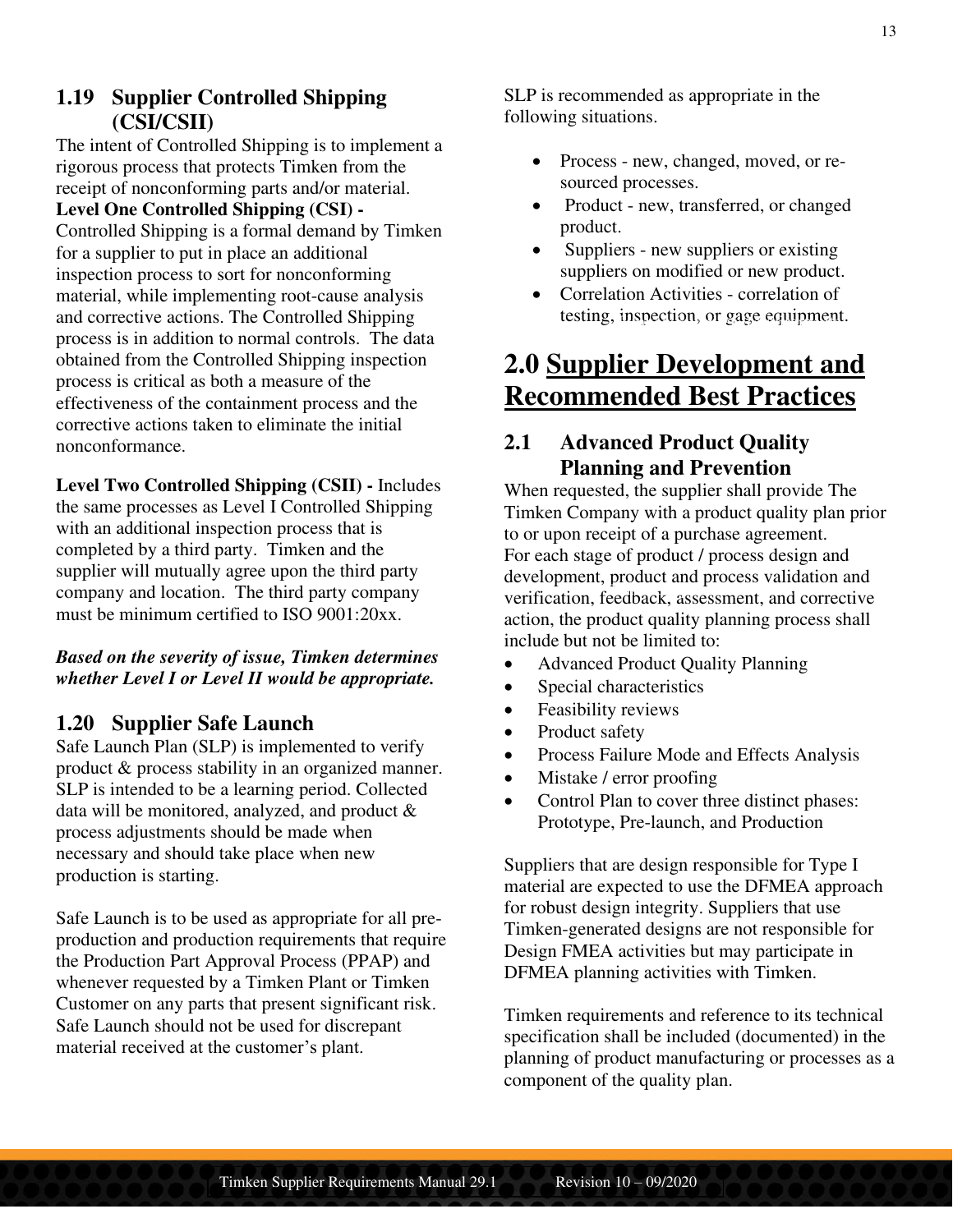Suppliers shall incorporate lessons learned from previous experiences, process knowledge or other sources into quality planning documentation.

Lesson learned are to be identified as such throughout the entire quality planning documentation process and available to Timken personnel upon request.

#### **2.2 Goal-Setting and Problem Resolution**

Timken and its suppliers strive to achieve excellence in manufacturing, and may review certain Timken units and other companies for examples of best practices.

Best practices are business principles, often identified through benchmarking, that produce better results. Suppliers are strongly encouraged to become familiar with these concepts and become effective practitioners of continual improvement. Suppliers shall be able to determine areas that need correction and improvement:

- Quality results
	- o Supplier quality performance indicators - e.g. PPM, number of Discrepant Material Reports, etc.
- **Delivery** 
	- o On time delivery, deviations in deliveries, etc.
- Cost

o Price reduction, cost of quality, etc.

- Service and innovation
	- o Continual improvement initiative, capacity planning, invoicing problems, responsiveness to change notices, etc.

The supplier should be able to relate all goals to Timken requirements and priorities.

It is very important to determine the scope of the issues or processes to be studied. The supplier should identify any gaps between current processes and the requirements, determine severity of the gaps, and prioritize its efforts to minimize and

eliminate gaps, using a structured, and improvement methodology.

The Timken Company recognizes the **8D Process**  for problem solving. Especially in the resolution of a nonconforming (discrepant) product using the Timken Quality Information System (QIM).

It is a disciplined eight-step problem-solving process and report format. This technique is applicable also to continual improvement initiatives.

#### **1. Use the team approach**

Establish a key group of people with the process/product knowledge, allocate time, authority, and skill in the required technical disciplines to solve the problem and implement corrective actions. The group must have a designated champion.

#### **2. Describe the problem**

Specify the internal/external customer problem by identifying in quantifiable terms the who, what, when, where, why, how, how many (5W, 2H) for the problem.

#### **3. Implement and verify interim (containment) actions**

Define and implement containment actions to isolate the effect of the problem from any internal/external customer until corrective action is implemented. Verify the effectiveness of the containment action.

#### **4. Define and verify root causes**

Identify all potential causes, which could explain why the problem occurred. Isolate and verify the root cause by testing each potential cause against the problem description and test data. Identify alternative corrective actions to eliminate root cause.

#### **5. Verify corrective actions**

Quantitatively confirm that the selected corrective actions will resolve the problem for the customer and will not cause undesirable side effects. Define contingency actions, if necessary based on risk assessment.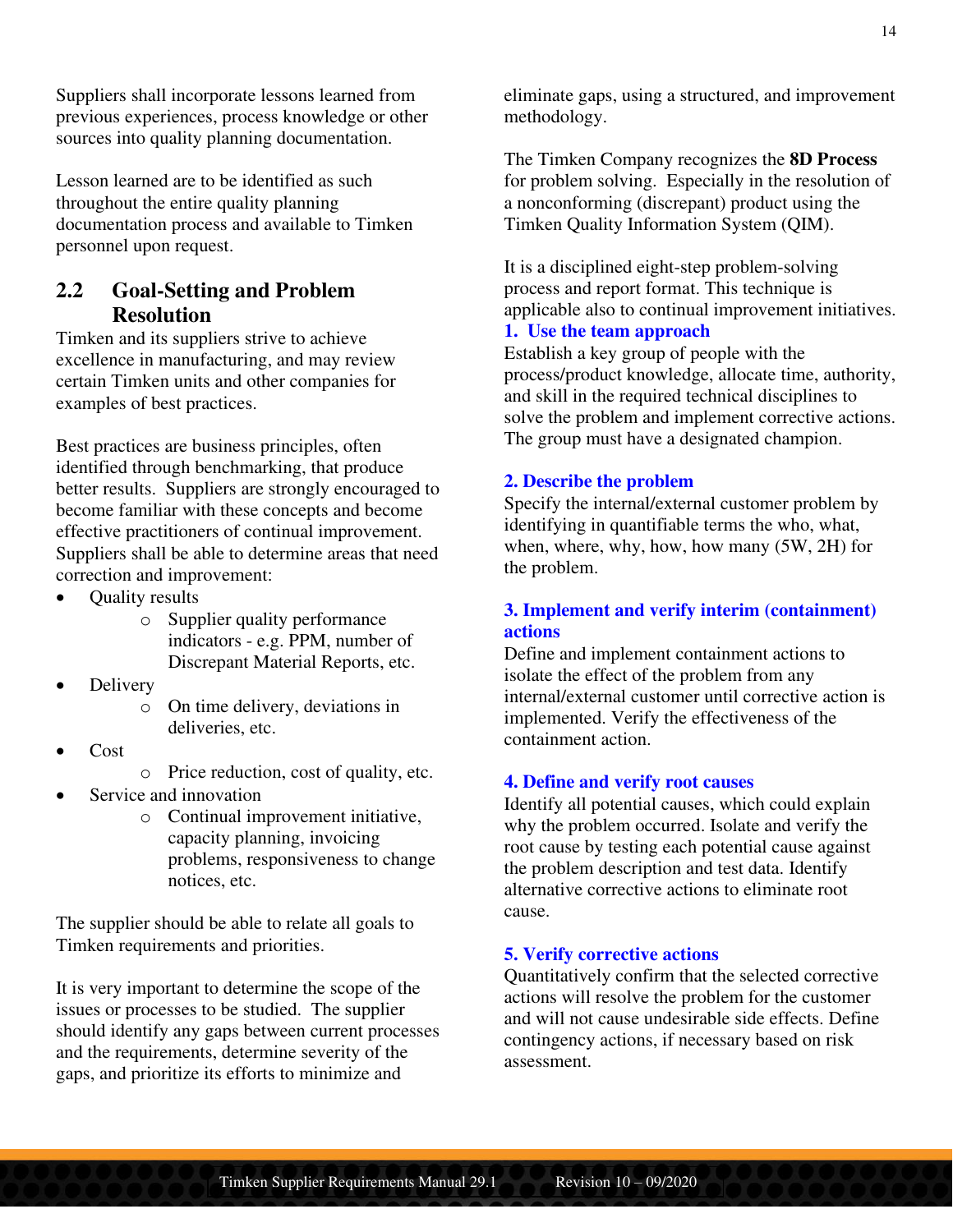#### **6. Implement permanent corrective actions**

Define and implement the best permanent corrective actions. Choose on-going controls to ensure the root cause is eliminated. Monitor the long-term effects and implement contingency actions if necessary.

#### **7. Prevent recurrence**

Modify the management systems, operating systems, practices, and procedures to prevent recurrence of this and all similar problems.

#### **8. Congratulate team / Read Across**

Recognize the collective efforts of the team. The supplier shall apply (Read Across) to similar processes, services or products the corrective action, and controls implemented, to eliminate the cause of a potential nonconformance in other areas.

#### **2.3 Cost Reduction Policy**

Cost reduction is an integral element of the Timken strategy affecting Timken's Suppliers. To achieve and improve their competitive position in the market, Timken and suppliers must implement focused, systematic methods and tools to reduce the costs of products sold.

Cost reduction goals can be achieved in the following ways:

- Cost reductions by Timken through the promotion of long-term agreements with suppliers and market analysis benchmarking.
- Implementation, after Timken approval, by suppliers of internal quality improvement programs, value engineering and value analysis methodology.
- Development of Timken supplier joint cost reductions based on a review of both supplier and customer prices, delivery means and business performance measures.

Recommended techniques by Timken that could be used to achieve cost reduction:

- 8D problem solving
- Kaizen philosophy
- Value Analysis/Value Engineering
- 5-S Principles
- 5-Why Analysis
- Seven Tools of Quality
- Brainstorming
- Benchmarking
- Cross-functional Teams Gap Analysis
- Mistake Proofing
- VA/NVA value add/non value add (lean)

#### **2.4 Cost Recovery Process**

The Timken Company, when appropriate, can recover costs associated with a supplier not meeting defined expectations. The issuance of an 8D DMR in the **Quality Issue Management (QIM)** can initiate the recovery process.

The Timken Company may recover additional costs using the Timken Supplier Chargeback process or by direct negotiations with the supplier.

#### **2.5 Mistake – Proofing**

The Timken Company's expectation is zero defects.

Achieving this level of quality requires capable processes combined with statistical process control techniques and the utilization of mistake-proofing methodology.

When potential causes of non-conformance are determined, the supplier shall employ solutions in the process to prevent or detect these nonconformances. These solutions shall be independent of operator's actions. Timken Supplier Requirements Manual 29.1 Rev –

Solutions should be designed and installed integral to the process to prevent or detect a wrong setting of an element (e.g. the proper position or inverted), defects in the element, machine, or standard, thereby making further use impossible.

#### **2.6 Statistical Techniques**

Suppliers shall monitor process performance using the appropriate statistical techniques in accordance with the latest revision of *AIAG Statistical Process Control manual*. The determination of need is based on the ability to control and verify the process capability and product characteristics. The use of quality planning tools such as Design Failure Mode and Effects Analysis (DFMEA) and/or **Process**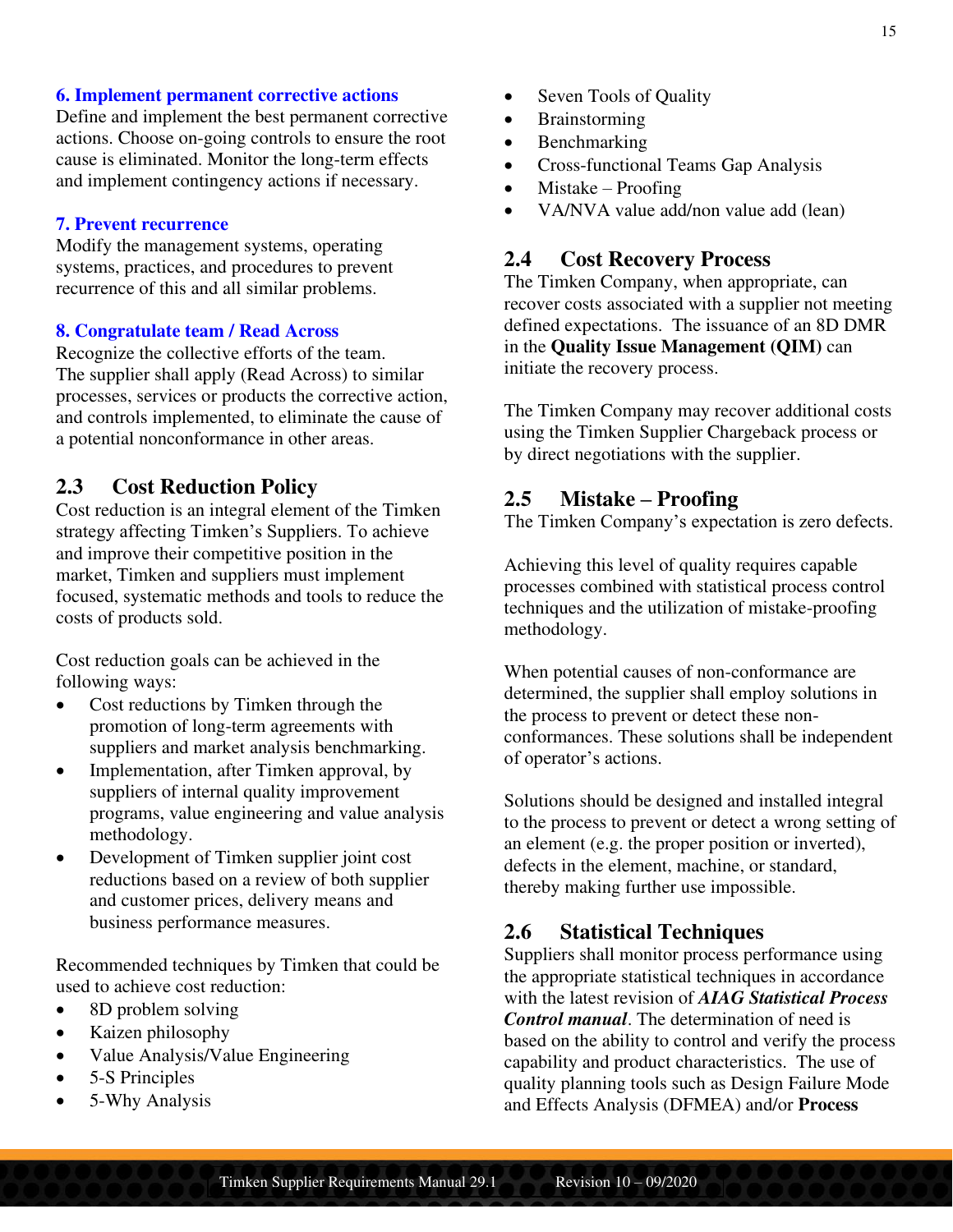#### **Failure Mode and Effects Analysis (PFMEA)** is

essential. The supplier shall submit capability data for key characteristics when requested by Timken personnel.

The supplier is encouraged to use statistical techniques including:

- Gage R&R study
- Predictive maintenance
- Defect analysis
- Sampling and  $(C=0)$
- Process analysis and control charting methods
- Regression analysis analysis of variance
- Other graphical methods

#### **2.7 Continual Improvement Process**

The supplier should promote and implement a continual improvement philosophy that provides a sustained approach to achieving competitively superior performance in those areas critical to business success by rigorously applying proven methodology and processes.

Timken recognizes that the Timken Quality Management System (TQMS) provides elements that provide a foundation for continual improvement.

TQMS Supplier Fundamentals provides a systematic approach that helps suppliers achieve flawless launches, zero defects and a higher level of customer satisfaction, enabling continual process improvement.

TQMS Supplier Fundamentals complements the supplier quality management system by applying tools to reduce errors, improve productivity and ensure closed-loop feedback.

Supplier TQMS elements include:

- Quality System Certification
- **RPN Reduction Methodology**
- **Standard Work**
- Standard Training
- **•** Layered Process Audits
- Control of Non-conforming Material
- **•** Error Proofing Verification
- **Fast Response**

These methods and processes shall be used throughout the Supplier organization to continually improve the quality, delivery, service, and cost of Supplier products to the benefit of its customers and associates.

The Supplier should perform the functions of leading importance to continual improvement by means of:

- Continual improvement of own actions and distribution of resources.
- Advising the employees of objectives and tasks
- Providing an environment which encourages open communication.
- Supporting every employee and any process improvement efforts covering all employees with a training system.

Additional recommended tools that assist in the In the implementation of the continual improvement process are:

- Benchmarking
- Brainstorming
- Pareto Analysis
- 5-Why Analysis
- Affinity Diagram
- Involvement Worksheet
- Cost Benefit Analysis
- Cause and Effect Diagrams
- Process Capability/Performance
- Process Mapping

#### **2.8 Environmental, Health and Safety**

Suppliers are expected to adhere fully to all applicable governmental laws and regulations to protect the environment and ensure the health, safety and quality of life within their communities.

In particular, Suppliers must adhere to laws and regulations that apply to the health and safety of their workers.

No abnormal or harmful radioactivity levels shall be permitted in any material. Nor harmful elements or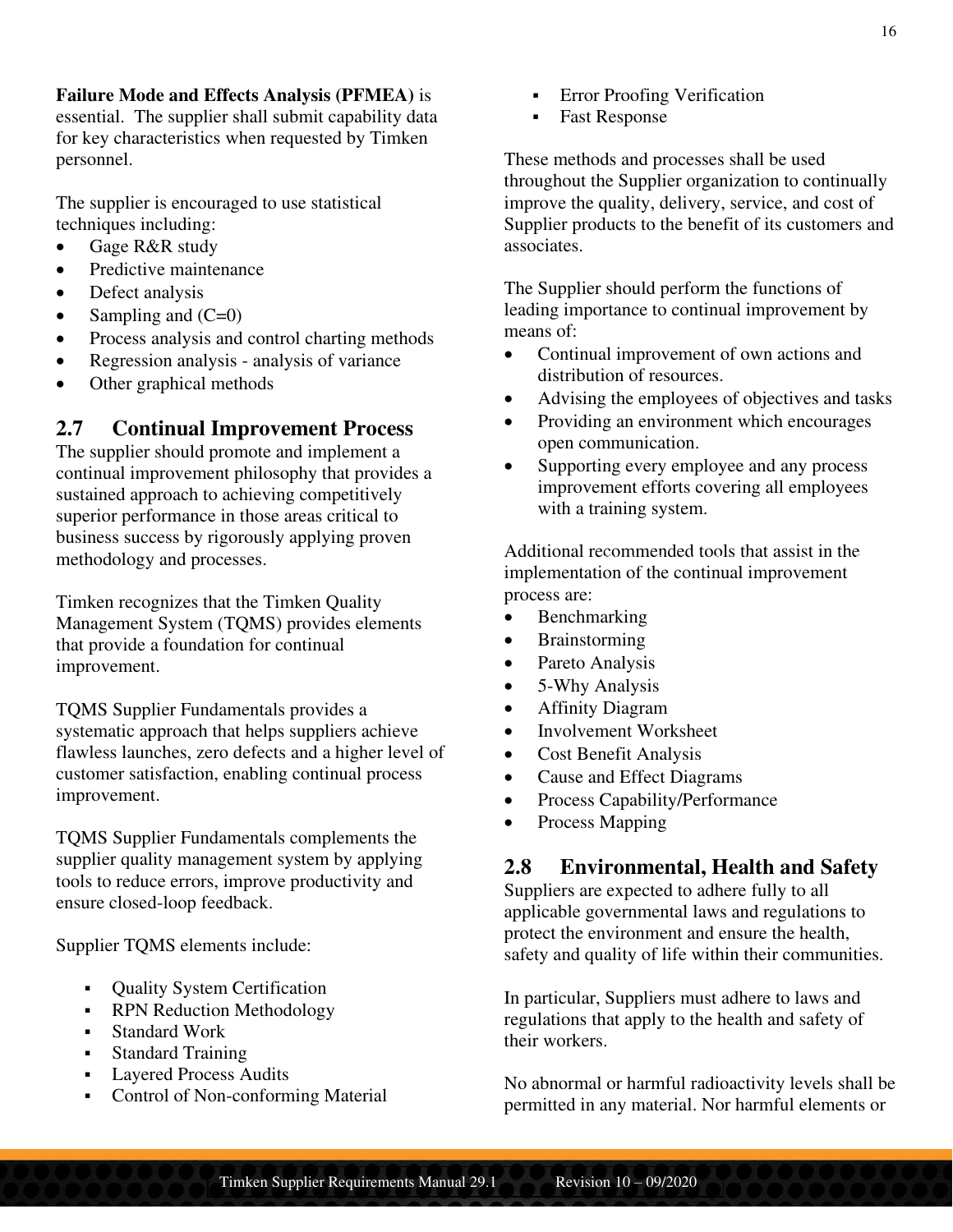additives shall be permitted that are listed in any EU, ISO or local standards banning such materials at the time of shipment to Timken.

All materials used in product manufacture shall satisfy current government and safety constraints on restricted, toxic and hazardous materials.

Suppliers shall not supply chemicals detailed on the following list:

[Controlled Substances List \(Click here for list\)](http://tsn.timken.com/ControlledSubstancesList.pdf) Suppliers are required to comply with appropriate restricted or reportable substance notification on PPAP submissions.

Suppliers are encouraged to define, implement and maintain environmental management systems such as ISO 14001:20xx.

Goals of the Supplier environmental management program should be:

- *Commitment to compliance* with all applicable laws, regulations and company policies relating to environmental protection, to prevent pollution at its source by minimizing emissions, effluents, and waste in the design, operation and maintenance of their facilities.
- *Commitment to prevention* including source reduction, recovery, reusing and recycling. Where feasible, eliminating negative environmental impacts associated with Suppliers operations and products.
- *Commitment to continual improvement* to increase the general awareness of environmental requirements among associates, facilitating an understanding of the environmental implications of their day-to-day responsibilities. Developing the capabilities and support mechanism necessary to achieve the Suppliers environmental policy, objectives and targets.

## **3.0 Supplier Quality Assurance Aerospace Provisions**

#### **3.1 Sample Plan Requirements**

Sampling inspection must be in accordance with the latest revision of ANSI/ASQC Z1.4, "Sampling Procedures and Tables for Inspection by Attributes".

Acceptance criteria shall be defined by the supplier and, where required, approved by Timken. For all data sampling, the acceptance level shall be zero defects C=0.

#### **3.2 Acceptance Authority Media (AAM)**

Suppliers shall comply with AS9100 requirements regarding the application of Acceptance Authority Media (AAM) requirements. Suppliers shall ensure that within their organization and its supply chain, the use of AAM is clearly defined within the Quality Management System. Suppliers shall maintain compliance to AAM requirements by assessing its process and supply chain as part of its internal audit activities, including but not limited to: application errors, untimely use, misrepresentation, and training deficiencies. Additionally, this communication shall reinforce the importance of ethical behavior in their daily activities. The use of AAM must be considered as a personal warranty of compliance and conformity. Suppliers shall, upon Timken request, be able to demonstrate evidence of communication to their employees and their supply chain.

#### **3.3 Inspection and Test Report**

The seller shall maintain on file and submit upon request a report for the delivered end items or assemblies with the following information included as a minimum: part number, revision letter, part name, purchase order number, lot number, lot quantity, inspection sample size, characteristics/ parameters inspected and/or tested, inspection test data, quantity passed/rejected by characteristic, date of inspection/test, and signature/stamp of seller's inspection / test representative.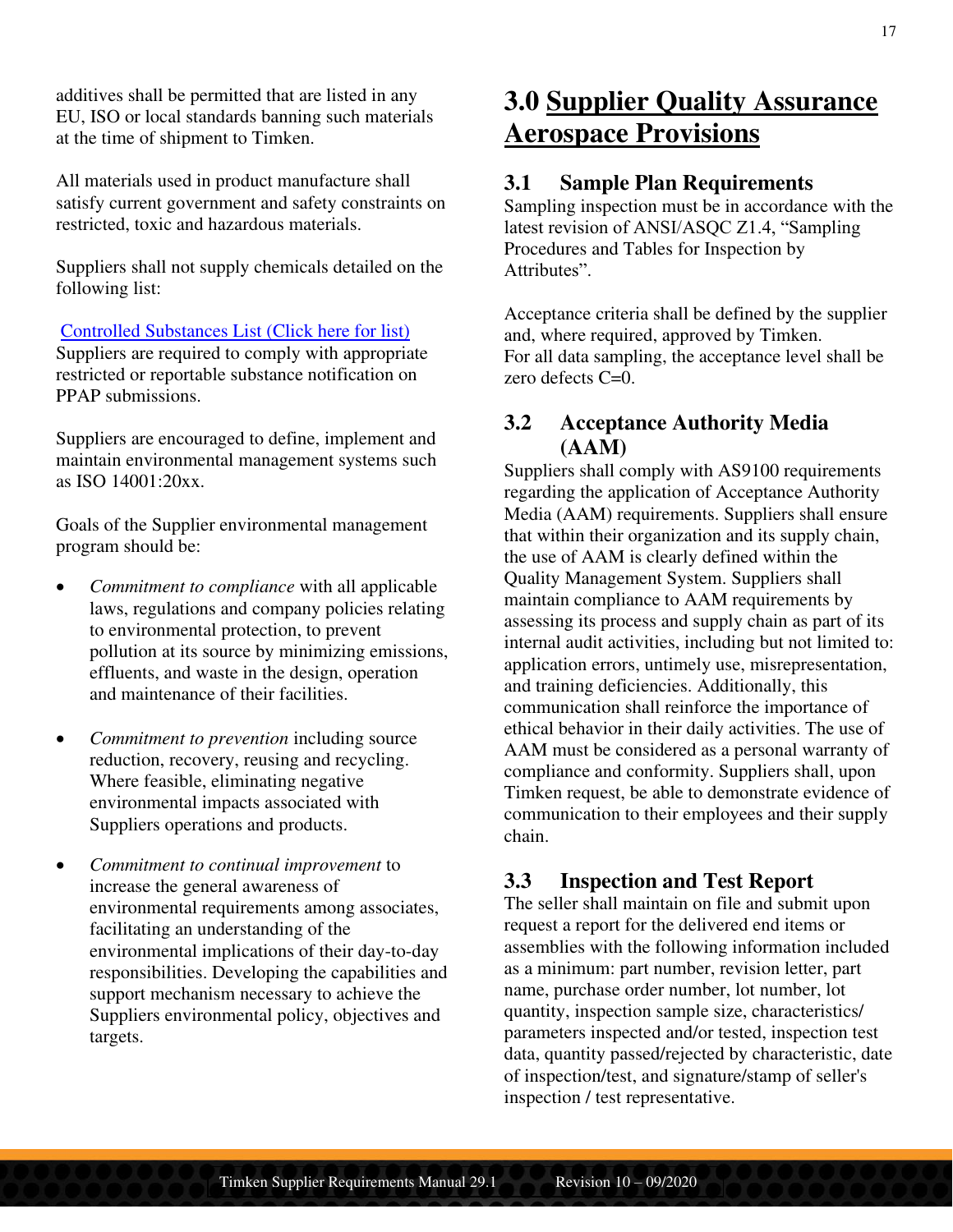#### **3.4 Certificate of Conformance (C of C)**

Seller shall prepare and submit a certification of conformance to Timken for each shipment made under a Purchase Order (or each designated item if specific items are designated in the body of the Purchase Order.) The certification shall be signed by the Seller's Responsible Quality Representative as evidence that the deliverable product conforms to stated requirements: i.e., Material Certifications, Process Requirements, Supplier Qualification Status, Hardware Qualification, etc.

The sub-tier specifications used and certified for each operation must be the current revision as defined by Timken standard EGS-D0005 and listed in EGS-D0005-A.

Completion of the Certificate shall not modify or limit any representations, warranties or commitments made or in any way affect the obligation of seller to perform strictly in accordance with the provisions of the Purchase Order.

The following information shall be provided as a minimum: seller's name, quantity of shipment, lot numbers/date codes/serial numbers if applicable. Timken part number and drawing revision, country in which the part was manufactured, Timken purchase order number and revision, and a statement that all other applicable requirements as called out by the purchase order, drawings or specifications have been met.

#### **3.5 First Article Inspection**

On the first initial production and the first article produced, subsequent to design change incorporation, the seller shall perform and document a comprehensive inspection and test of that article to assure articles' conformance with all drawing and specification requirements. When multi-cavity molds/dies are used, First Article Inspection is required for each cavity.

A new First Article Inspection shall be required if:

• A significant design or process change has been made that affects the original First Article and

is applicable only to those characteristics affected by the change

- The item has not been produced for a period of one year
- A change in manufacturing location.

The seller's report shall provide, as a minimum: purchase order number, part number, revision level, part name, seller's name, drawing requirements (including tolerances), method used to obtain results and actual results of each measurement. Part(s) used for the inspection shall be identified when shipped to Timken as "First Article Inspection Sample". First Article data, regardless of format, shall accompany the first shipment to be delivered.

#### **3.6 Traceability**

The seller shall establish and maintain a system for traceability of supplies to their source (including sub tier suppliers) by lot, batch, heat, melt and part. Records of traceability shall be maintained by the supplier as part of this objective evidence of quality control and acceptability, and such records shall be made available to representatives of Timken. See section 1.13 for additional details.

#### **3.7 Documentation Retention**

ALW suppliers are required to maintain all records on file for a minimum period of eleven years from date of last delivery**.** All other aerospace suppliers are required to retain records indefinitely. Prior to the destruction of records, the supplier shall notify Timken in writing for authorization to destroy records. When the decision is communicated to dispose of records, records shall be destroyed in a manner that renders them unusable by suitable means. All other requirements of the modified notes(s) are still applicable. Compliance with documentation required by the drawing or specification is required.

#### **3.8 Change Approval**

Upon approval by Timken as a qualified source, through first article or first lot acceptance, the seller shall not make any changes in design, materials or processes which may affect the acceptability (dimensional, visually, functionally, durability, etc.)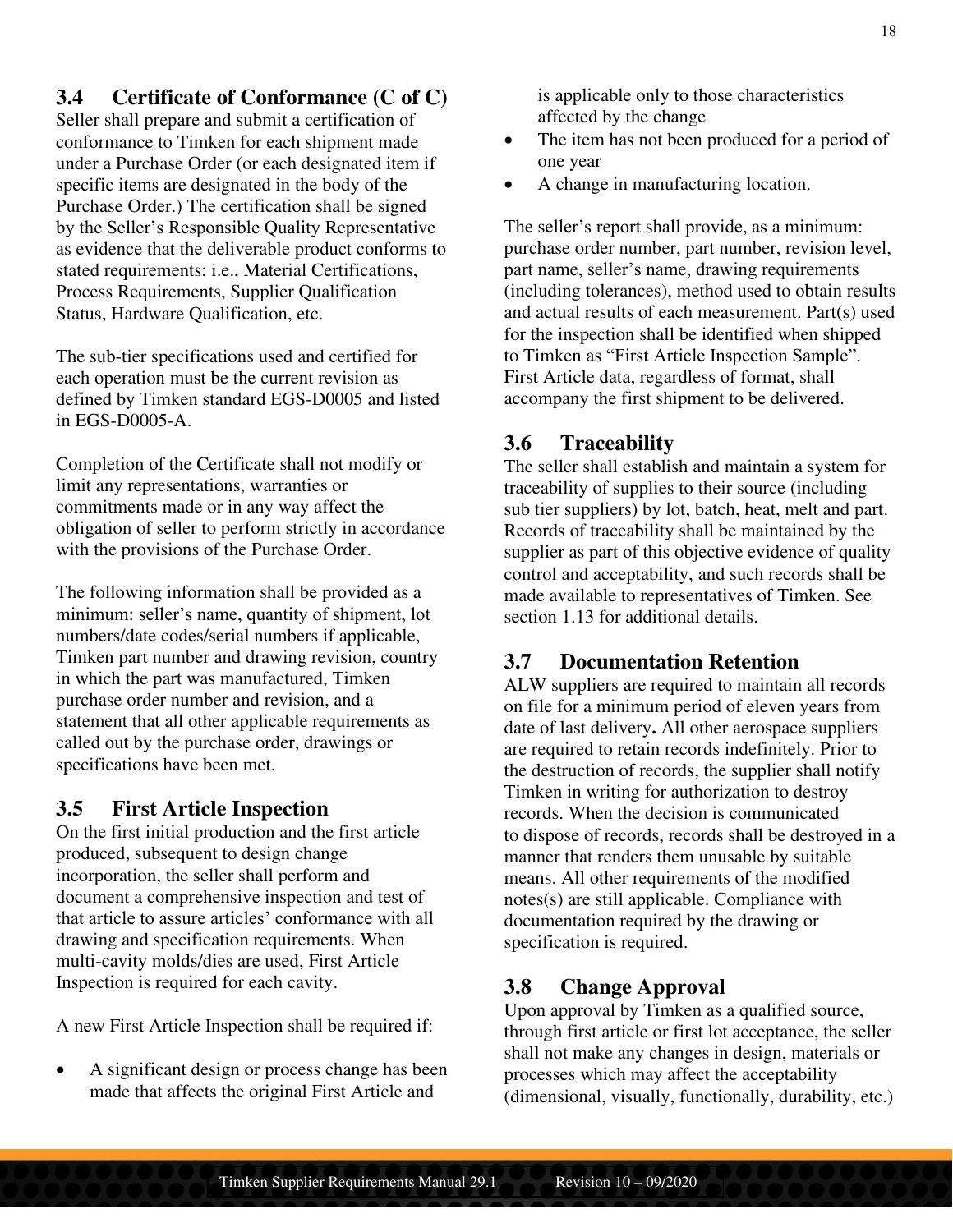of the items to be delivered to Timken without prior notification and approval of Timken. For the purpose of this clause, a process is defined as any procedure, system or practice used during the manufacture or production of a deliverable item (i.e. machining, de-burring, heat treating, soldering, cleaning, finishing, etc.).

Examples of process changes that require customer notification and approval are as follows:

- Change in inspection and/or testing methods.
- Changes in product or processing of components used in the manufacture of the end item including components manufactured by the seller or a sub-tier supplier.
- Change of sub-tier suppliers.
- Production from new or modified tools, dies, molds including replacements (excluding perishable tools).
- A change in manufacturing location.
- A special process change.

See section 1.5 for additional details.

#### **3.9 MRB Authority**

Unless otherwise specified in the purchase order, the seller and/or any of their sub-tier suppliers do not have authority to process "USE-AS-IS", "REPAIR", "STANDARD REPAIR PROCEDURES (SRPS)" or "NON-SRPS" via their internal material review board (MRB). These dispositions, as well as deviations and request for waivers, requiring MRB disposition shall be submitted to Timken for approval (this does not include rework or scrap). The seller shall contact Timken purchasing to obtain a waiver form.

#### **3.10 Government Property**

In furtherance of the performance of a purchase order, Timken may deliver Government Property to Supplier. "Government Property" is property owned by or leased to the U.S. Government or acquired by the U.S. Government and placed in the possession of a supplier.

Supplier shall comply with the requirements of FAR 52.245-1 with respect to any Government Property delivered to Supplier in connection with a Timken purchase order. Without limiting the foregoing, Supplier shall not remove, rework, repair or scrap Government Property without the prior written approval of the Timken Contract Administrator.

#### **3.11 Right of Access**

Timken and/or its customers may conduct an audit of Supplier's and/or Supplier's sub tier supplier's facility, including without limitation all manufacturing processes and documentation used in the manufacturing of products under the purchase order, to determine compliance with the requirements of the purchase order. See Section 1.2 for further information.

#### **3.12 DFARS 252.225-7009 Restriction on Acquisition of Certain Articles Containing Specialty Metals (supersedes 252.225-7014)**

Pursuant to contracts with the U.S. Government and U.S. Government contractors, Timken is subject to DFARS 252.225-7009, which places certain restrictions on the acquisition of articles containing specialty metals. This regulation requires that specialty metals be melted or produced in the United States, its outlying areas, or a qualifying country. To the extent that articles supplied by Supplier contain specialty metals, as defined in paragraph (a) below, the articles must comply with the requirements of DFARS 252.225-7009. Additionally, supplier must insert this clause in its contracts with vendors supplying articles in support of a Timken purchase order.

#### RESTRICTION ON ACQUISITION OF CERTAIN ARTICLES CONTAINING SPECIALTY METALS (JAN 2011)

(a) Definitions. As used in this clause—

(1) "Alloy" means a metal consisting of a mixture of a basic metallic element and one or more metallic, or non-metallic, alloying elements.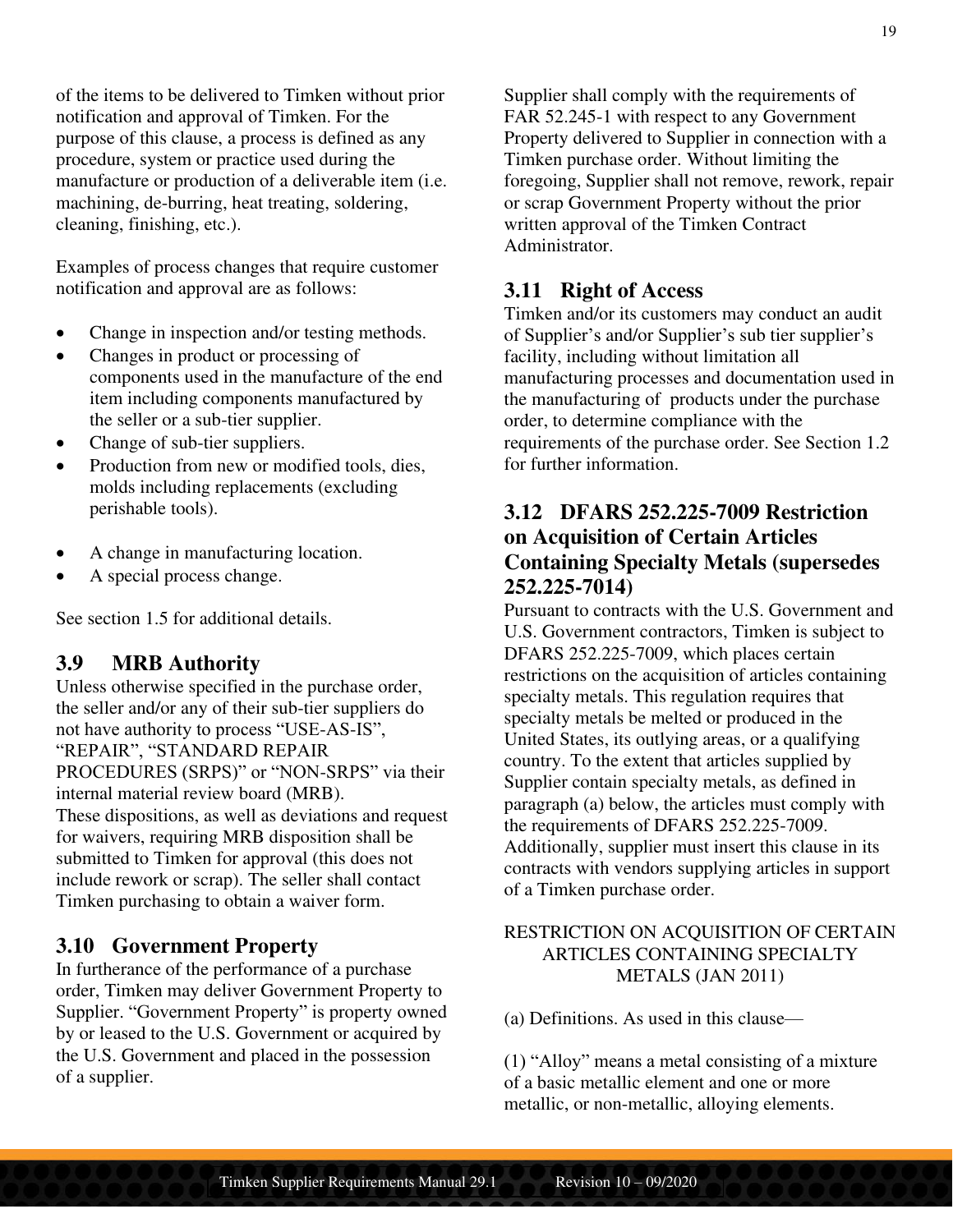(i) For alloys named by a single metallic element (e.g., titanium alloy), it means that the alloy contains 50 percent or more of the named metal (by mass).

(ii) If two metals are specified in the name (e.g., nickel-iron alloy), those metals are the two predominant elements in the alloy, and together they constitute 50 percent or more of the alloy (by mass).

(2) "Assembly" means an item forming a portion of a system or subsystem that—

(i) Can be provisioned and replaced as an entity; and

(ii) Incorporates multiple, replaceable parts.

(3) "Commercial derivative military article" means an item acquired by the Department of Defense that is or will be produced using the same production facilities, a common supply chain, and the same or similar production processes that are used for the production of articles predominantly used by the general public or by nongovernmental entities for purposes other than governmental purposes.

(4) "Commercially available off-the-shelf item"—

(i) Means any item of supply that is—

(A) A commercial item (as defined in paragraph (1) of the definition of "commercial item" in section 2.101 of the Federal Acquisition Regulation);

(B) Sold in substantial quantities in the commercial marketplace; and

(C) Offered to the Government, under this contract or a subcontract at any tier, without modification, in the same form in which it is sold in the commercial marketplace; and

(ii) Does not include bulk cargo, as defined in section 3 of the Shipping Act of 1984 (46 U.S.C. App 1702), such as agricultural products and petroleum products.

(5) "Component" means any item supplied to the Government as part of an end item or of another component.

(6) "Electronic component" means an item that operates by controlling the flow of electrons or other electrically charged particles in circuits, using interconnections of electrical devices such as resistors, inductors, capacitors, diodes, switches, transistors, or integrated circuits. The term does not include structural or mechanical parts of an assembly containing an electronic component, and does not include any high performance magnets that may be used in the electronic component.

(7) "End item" means the final production product when assembled or completed and ready for delivery under a line item of this contract.

(8) "High performance magnet" means a permanent magnet that obtains a majority of its magnetic properties from rare earth metals (such as samarium).

(9) "Produce" means the application of forces or processes to a specialty metal to create the desired physical properties through quenching or tempering of steel plate, gas atomization or sputtering of titanium, or final consolidation of non-melt derived titanium powder or titanium alloy powder.

(10) "Qualifying country" means any country listed in the definition of "Qualifying country" at 225.003 of the Defense Federal Acquisition Regulation Supplement (DFARS).

(11) "Required form" means in the form of mill product, such as bar, billet, wire, slab, plate, or sheet, and in the grade appropriate for the production of—

(i) A finished end item to be delivered to the Government under this contract; or

(ii) A finished component assembled into an end item to be delivered to the Government under this contract.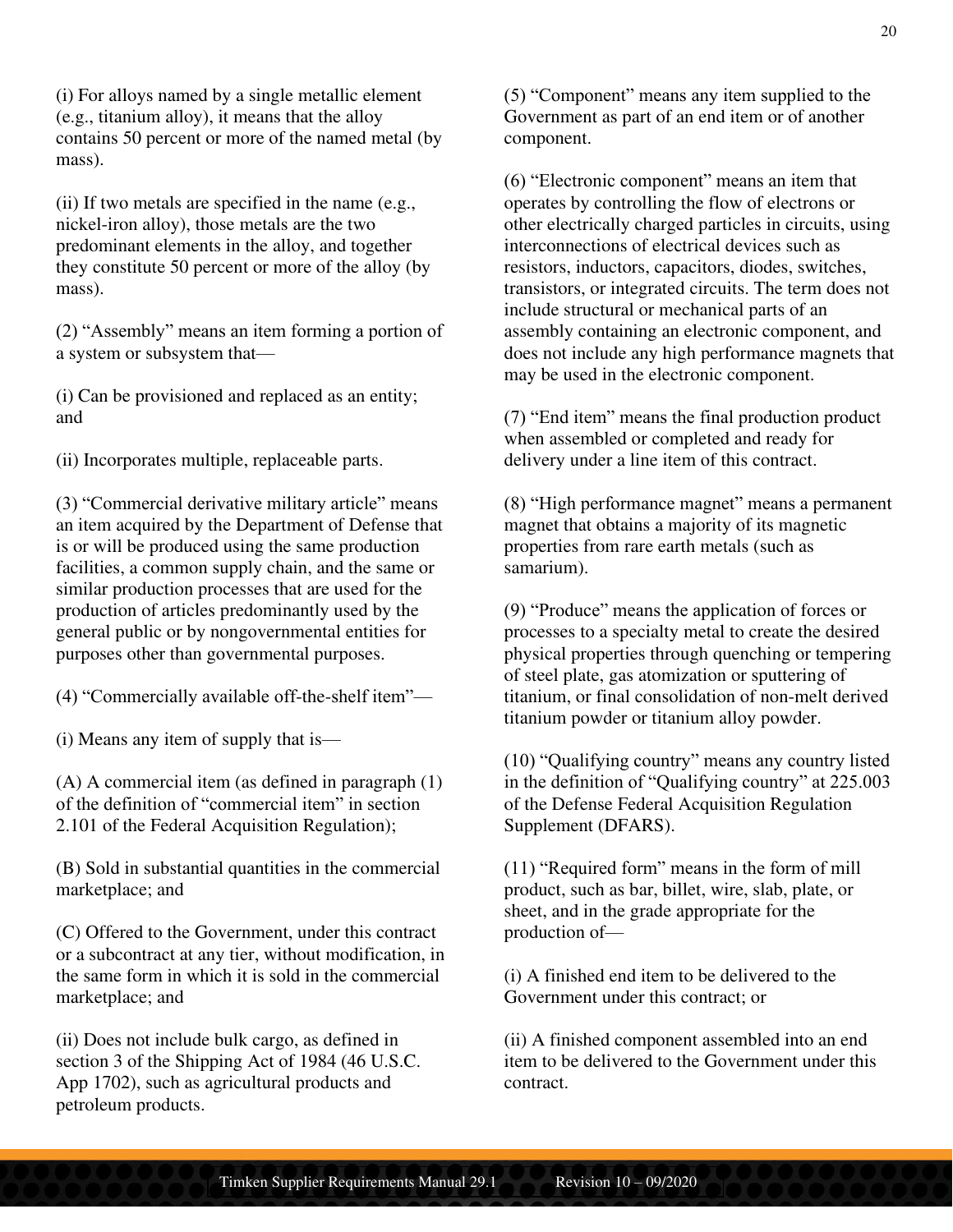Timken Supplier Requirements Manual 29.1 Revision 10 – 09/2020

(1) Electronic components.

this clause does not apply to—

(12) "Specialty metal" means—

(i) Steel—

(A) With a maximum alloy content exceeding one or more of the following limits: manganese, 1.65 percent; silicon, 0.60 percent; or copper, 0.60 percent; or

(B) Containing more than 0.25 percent of any of the following elements: aluminum, chromium, cobalt, molybdenum, nickel, niobium (columbium), titanium, tungsten, or vanadium;

(ii) Metal alloys consisting of—

(A) Nickel or iron-nickel alloys that contain a total of alloying metals other than nickel and iron in excess of 10 percent; or

(B) Cobalt alloys that contain a total of alloying metals other than cobalt and iron in excess of 10 percent;

(iii) Titanium and titanium alloys; or

(iv) Zirconium and zirconium alloys.

(13) "Steel" means an iron alloy that includes between .02 and 2 percent carbon and may include other elements.

(14) "Subsystem" means a functional grouping of items that combine to perform a major function within an end item, such as electrical power, attitude control, and propulsion.

(b) Restriction. Except as provided in paragraph (c) of this clause, any specialty metals incorporated in items delivered under this contract shall be melted or produced in the United States, its outlying areas, or a qualifying country.

(c) Exceptions. The restriction in paragraph (b) of

(2)(i) Commercially available off-the-shelf (COTS) items, other than—

(A) Specialty metal mill products, such as bar, billet, slab, wire, plate, or sheet, that have not been incorporated into COTS end items, subsystems, assemblies, or components;

(B) Forgings or castings of specialty metals, unless the forgings or castings are incorporated into COTS end items, subsystems, or assemblies;

(C) Commercially available high performance magnets that contain specialty metal, unless such high performance magnets are incorporated into COTS end items or subsystems; and

(D) COTS fasteners, unless—

(1) The fasteners are incorporated into COTS end items, subsystems, assemblies, or components; or

(2) The fasteners qualify for the commercial item exception in paragraph  $(c)(3)$  of this clause.

(ii) A COTS item is considered to be "without modification" if it is not modified prior to contractual acceptance by the next higher tier in the supply chain.

(A) Specialty metals in a COTS item that was accepted without modification by the next higher tier are excepted from the restriction in paragraph (b) of this clause, and remain excepted, even if a piece of the COTS item subsequently is removed (e.g., the end is removed from a COTS screw or an extra hole is drilled in a COTS bracket). (B) Specialty metals that were not contained in a COTS item upon acceptance, but are added to the COTS item after acceptance, are subject to the restriction in paragraph (b) of this clause (e.g., a special reinforced handle made of specialty metal is added to a COTS item).

(C) If two or more COTS items are combined in such a way that the resultant item is not a COTS item, only the specialty metals involved in joining the COTS items together are subject to the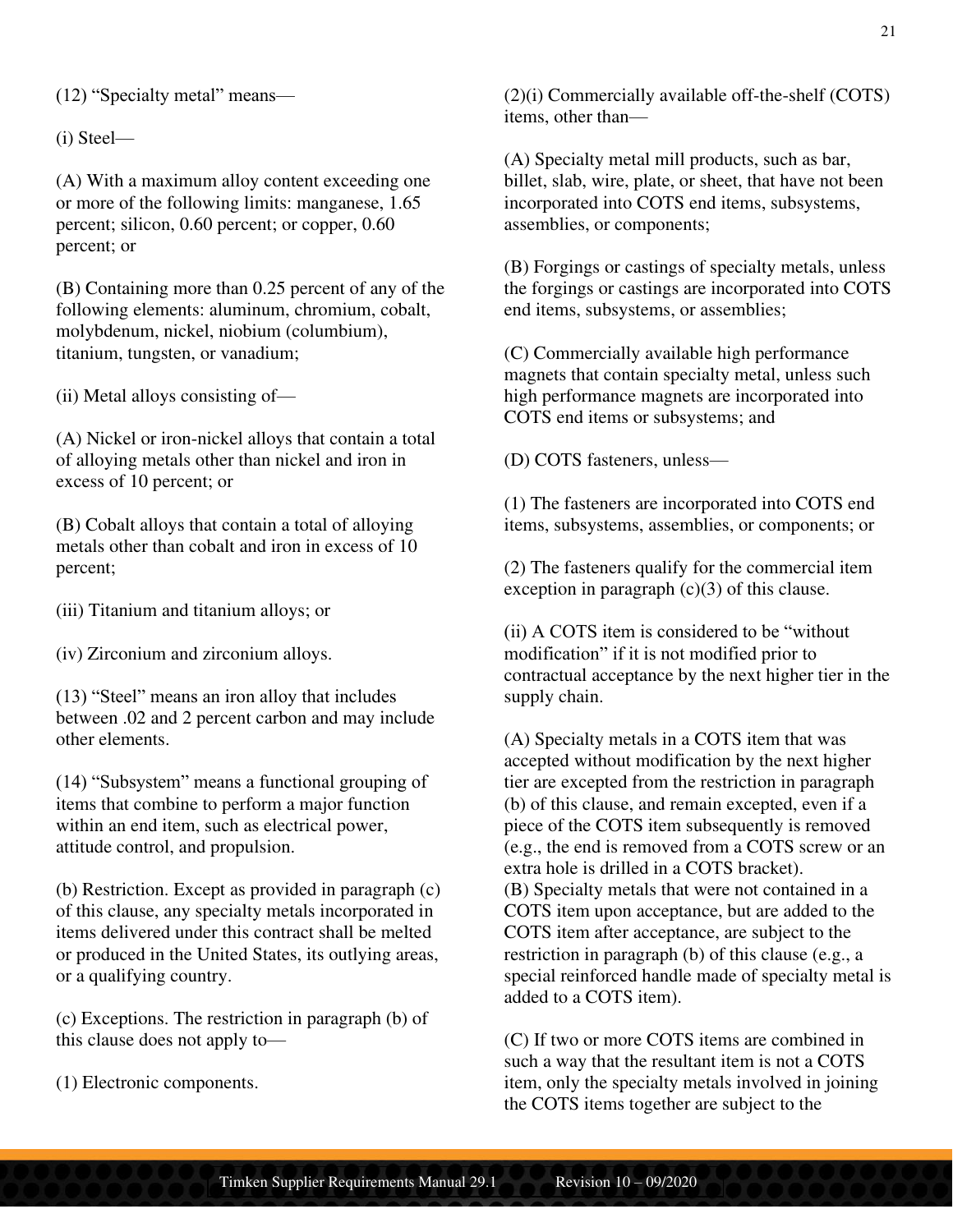restriction in paragraph (b) of this clause (e.g., a COTS aircraft is outfitted with a COTS engine that is not the COTS engine normally provided with the aircraft).

(D) For COTS items that are normally sold in the commercial marketplace with various options, items that include such options are also COTS items. However, if a COTS item is offered to the Government with an option that is not normally offered in the commercial marketplace, that option is subject to the restriction in paragraph (b) of this clause (e.g. - An aircraft is normally sold to the public with an option for installation kits. The Department of Defense requests a military-unique kit. The aircraft is still a COTS item, but the military-unique kit is not a COTS item and must comply with the restriction in paragraph (b) of this clause unless another exception applies).

(3) Fasteners that are commercial items, if the manufacturer of the fasteners certifies it will purchase, during the relevant calendar year, an amount of domestically melted or produced specialty metal, in the required form, for use in the production of fasteners for sale to the Department of Defense and other customers, that is not less than 50 percent of the total amount of the specialty metal that it will purchase to carry out the production of such fasteners for all customers.

(4) Items manufactured in a qualifying country.

(5) Specialty metals for which the Government has determined in accordance with DFARS 225.7003-3 that specialty metal melted or produced in the United States, its outlying areas, or a qualifying country cannot be acquired as and when needed in—

- (i) A satisfactory quality;
- (ii) A sufficient quantity; and
- (iii) The required form.

(6) End items containing a minimal amount of otherwise noncompliant specialty metals (i.e.,

specialty metals not melted or produced in the United States, an outlying area, or a qualifying country, that are not covered by one of the other exceptions in this paragraph (c)), if the total weight of such noncompliant metals does not exceed 2 percent of the total weight of all specialty metals in the end item, as estimated in good faith by the Contractor. This exception does not apply to high performance magnets containing specialty metals.

(d) Compliance for commercial derivative military articles.

(1) As an alternative to the compliance required in paragraph (b) of this clause, the Contractor may purchase an amount of domestically melted or produced specialty metals in the required form, for use during the period of contract performance in the production of the commercial derivative military article and the related commercial article, if—

(i) The Contracting Officer has notified the Contractor of the items to be delivered under this contract that have been determined by the Government to meet the definition of "commercial derivative military article"; and

(ii) For each item that has been determined by the Government to meet the definition of "commercial derivative military article," the Contractor has certified, as specified in the provision of the solicitation entitled "Commercial Derivative Military Article—Specialty Metals Compliance Certificate" (DFARS 252.225-7010), that the Contractor and its subcontractor(s) will enter into a contractual agreement or agreements to purchase an amount of domestically melted or produced specialty metal in the required form, for use during the period of contract performance in the production of each commercial derivative military article and the related commercial article, that is not less than the Contractor's good faith estimate of the greater of—

(A) An amount equivalent to 120 percent of the amount of specialty metal that is required to carry out the production of the commercial derivative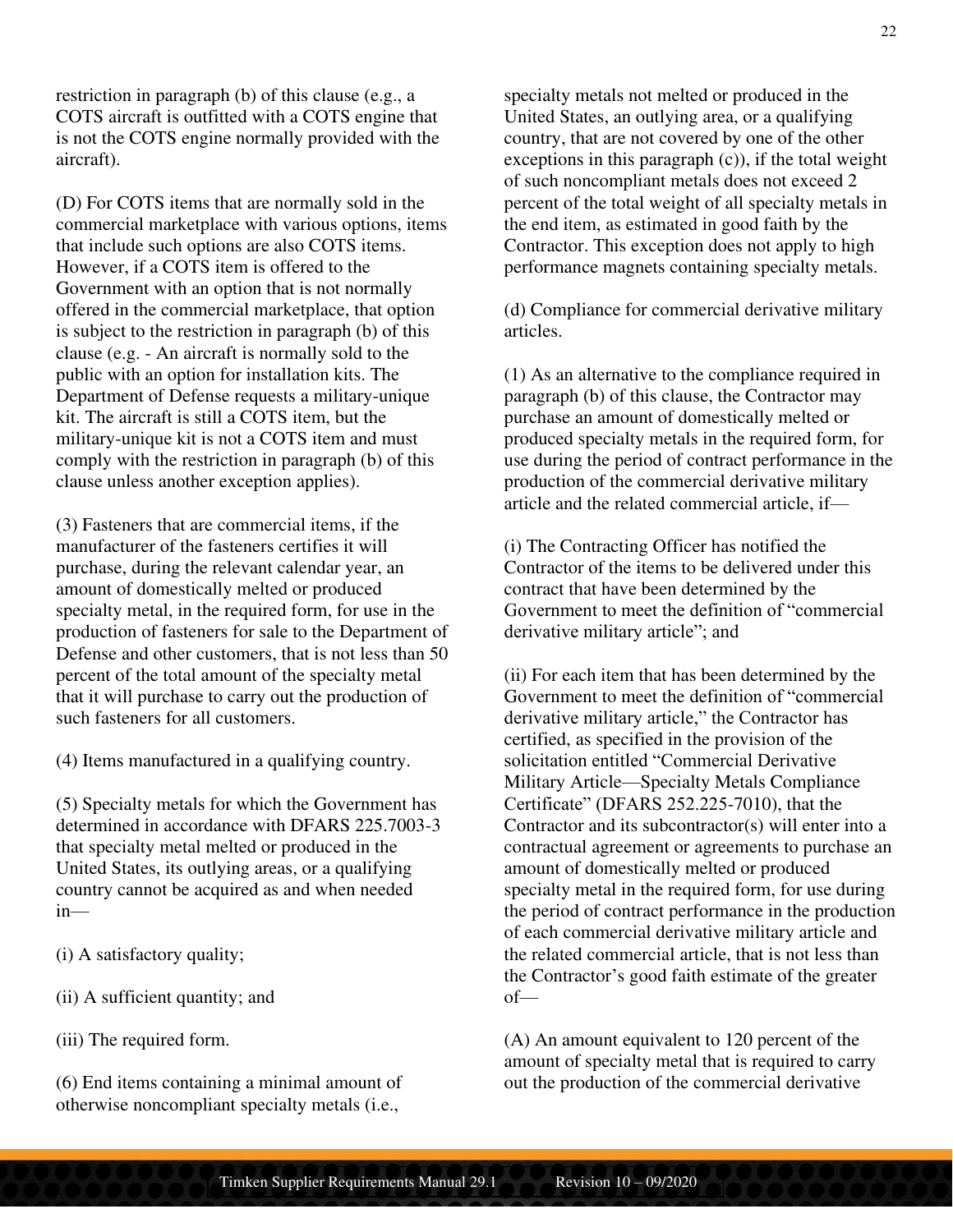military article (including the work performed under each subcontract); or

(B) An amount equivalent to 50 percent of the amount of specialty metal that will be purchased by the Contractor and its subcontractors for use during such period in the production of the commercial derivative military article and the related commercial article.

(2) For the purposes of this alternative, the amount of specialty metal that is required to carry out production of the commercial derivative military article includes specialty metal contained in any item, including COTS items.

(e) Subcontracts. The Contractor shall insert the substance of this clause in subcontracts for items containing specialty metals, to the extent necessary to ensure compliance of the end products that the Contractor will deliver to the Government. When inserting the substance of this clause in subcontracts, the Contractor shall—

(1) Modify paragraph (c)(6) of this clause as necessary to facilitate management of the minimal content exception;

(2) Exclude paragraph (d) of this clause; and

(3) Include this paragraph (e).

(End of clause)

#### **3.13 DFARS 252.225-7016 Restriction on Acquisition of Ball and Roller Bearings**

When required by Timken's purchase order, suppliers supplying ball and roller bearings to Timken must comply with the following:

#### RESTRICTION ON ACQUISITION OF BALL AND ROLLER BEARINGS (DEC 2010)

(a) *Definitions*. As used in this clause—

 (1) "Bearing components" means the bearing element, retainer, inner race, or outer race.

 (2) "Component," other than a bearing component, means any item supplied to the Government as part of an end product or of another component.

 (3) "End product" means supplies delivered under a line item of this contract.

(b) Except as provided in paragraph (c) of this clause—

 (1) Each ball and roller bearing delivered under this contract shall be manufactured in the United States, its outlying areas, or Canada; and

 (2) For each ball or roller bearing, the cost of the bearing components manufactured in the United States, its outlying areas, or Canada shall exceed 50 percent of the total cost of the bearing components of that ball or roller bearing.

(c) The restriction in paragraph (b) of this clause does not apply to ball or roller bearings that are acquired as—

 (1) Commercial components of a noncommercial end product; or

 (2) Commercial or noncommercial components of a commercial component of a noncommercial end product.

(d) The restriction in paragraph (b) of this clause may be waived upon request from the Contractor in accordance with subsection [225.7009-4](http://www.acq.osd.mil/dpap/dars/dfars/html/current/225_70.htm#225.7009-4) of the Defense Federal Acquisition Regulation Supplement.

(e) If this contract includes DFARS clause 252.225-7009, Restriction on Acquisition of Certain Articles Containing Specialty Metals, all bearings that contain specialty metals, as defined in that clause, must meet the requirements of that clause.

(f) The Contractor shall insert the substance of this clause, including this paragraph (f), in all subcontracts, except those for—

(1) Commercial items; or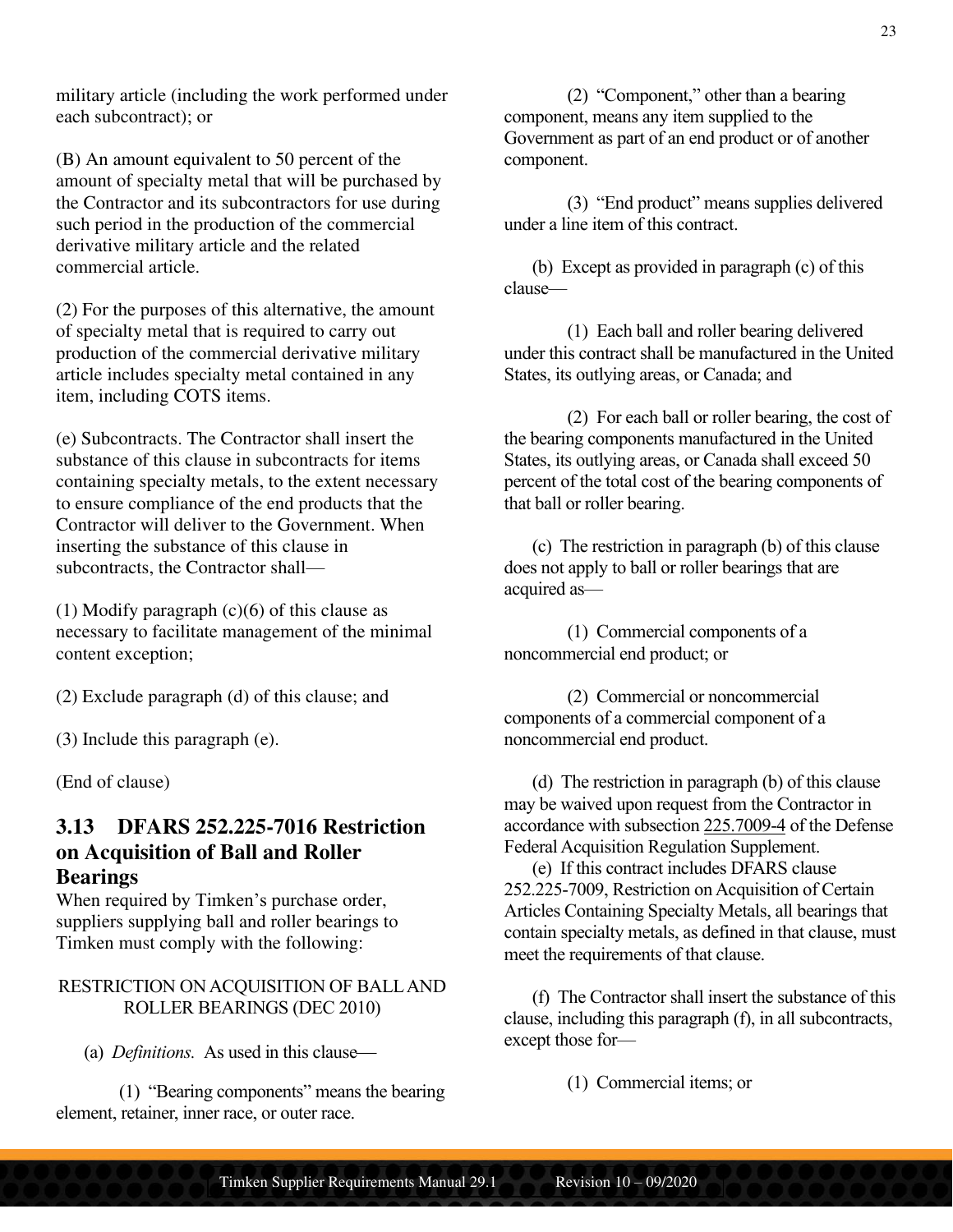(2) Items that do not contain ball or roller bearings.

(End of clause)

In support of Timken's compliance with the requirements of DFARS 252.225-7016, suppliers supplying bearing components (bearing element, retainer, inner race or outer race) to Timken shall provide certification of the country of manufacture of such products upon Timken's request

#### **3.14 NADCAP Required for Special Processes**

Special Processes are defined as Heat Treat, Welding, Plating, Passivation, Coatings, Non Destructive Testing, and Eddy Current. When required, the use of a Nadcap certified supplier must be used when special processes are performed for Timken. Timken must be notified if the vendor loses Nadcap accreditation or if there are findings as a result of an audit conducted by Nadcap/PRI.

#### **3.15 Foreign Object Damage (FOD)**:

Supplier must have a program in place to protect product from damage during production and handling from foreign debris.

#### **3.16 Government Rated Orders (DPAS)**

Timken receives rated orders from the U.S. Government and U.S. Government contractors for national defense use. In turn, Timken is required to flow priority ratings to suppliers of items needed to fulfill these rated orders. Likewise, suppliers receiving rated orders from Timken must comply with the requirements of 15 CFR 700 and give due priority to rated orders to meet required delivery dates.

#### **3.17 Compliance with International Traffic in Arms Regulations (ITAR)**

Terms in quotations below in this Section 3.16 are as defined in the Arms Export Control Act ("AECA" at 22 U.S.C. 2778) and the International Traffic in Arms Regulations ("ITAR" at 22 CFR 120-130).

If Supplier is providing to, or on behalf of, Timken, a "defense article" or a "defense service" then the following apply:

- (a) Supplier shall be registered with the Directorate of Defense Trade Controls ("DDTC"), U.S. Department of State;
- (b) Supplier shall not permit any "Foreign Person" (not a U.S. citizen or permanent resident alien), access to any technical data relating to the defense article or defense service;
- (c) Supplier shall not "Export" any "defense article" or "defense service" unless Supplier has first obtained a license from DDTC and provided prior notification to Timken;
- (d) Supplier shall otherwise comply with the ITAR and AECA; and
- (e) Supplier shall indemnify and hold Timken harmless from and against any cost or other liabilities arising out of Supplier's failure to perform the above.

#### **3.18 Non Disclosure of Proprietary Information**

Timken's Non-Disclosure agreement shall be reviewed and signed by all suppliers having access to material that is considered intellectual property of Timken. Compliance to Timken's Terms and Conditions apply. Timken Supplier Requirements Manual 29.1 –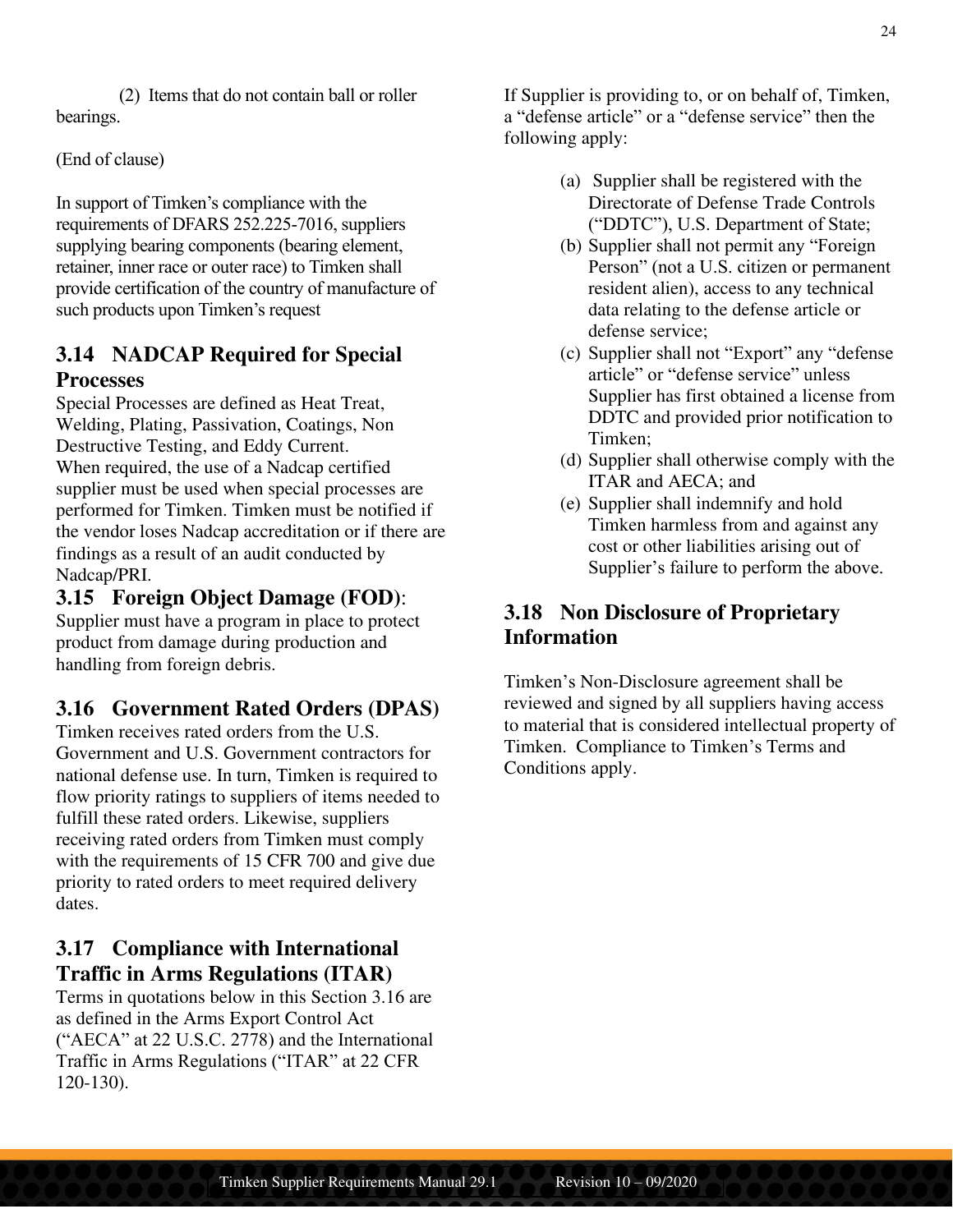## **Glossary**

**3-D REPORT**: The less detailed problem solving approach using 3 of the 8 disciplines.

**8-D Process**: A problem-solving method, especially in the resolution of a nonconforming (discrepant) product, using the Timken Quality Information System (QIM).

**AIAG**: Automotive Industry Action Group

**AIAG-APQP**: Automotive Industry Action Group - Advanced Product Quality Planning, reference manual.

**AIAG-PPAP**: Automotive Industry Action Group - Production Part Approval Process.

**ALW:** Aircraft Landing Wheels

**APQP**: Advanced Product Quality Planning

**Control Item Parts**: Products with characteristics normally identified on drawings by an inverted delta  $(\nabla)$  preceding the part and/or raw material code number. Control Item parts may affect the safe motor vehicle operation and/or compliance with government regulations.

**Controlled Shipping (CS1) -** Controlled Shipping is a formal demand by Timken for a supplier to put in place an additional inspection process to sort for nonconforming material, while implementing root-cause analysis and corrective actions.

**Controlled Shipping (CSII) -** Includes the same processes as Level 1 controlled shipping with an additional inspection process that is completed by a third party.

**Counterfeit Parts**: Shall mean a part, component, module, or assembly whose origin, material, source of manufacture, performance, or characteristics, are misrepresented. This term includes, but is not limited to (A) parts that have been (re)marked to disguise them or falsely

represent the identity of the manufacturer, (B) defective parts and/or surplus material scrapped by the original manufacturer, and (C) previously used parts pulled or reclaimed and provided as new. Counterfeit Parts shall be treated as nonconforming material. The seller and its sub-tiers shall comply with the requirements of AS5553 and or AS6174 current revision as appropriate. The Seller shall ensure that only new and authentic materials are incorporated unless written approval is granted by Timken.

**DFARS:** Defense Federal Acquisition Regulation Supplement

**DFMEA**: Design Failure Mode and Effects Analysis

**DISCREPANT**: Nonconformance from drawing specifications, purchase order specifications, Timken Company Product and Process Specifications and Standards, or Industry Product and Process Specifications and Standards, including but not limited to the areas of quantity, appearance, material, metallurgy, packaging/handling/shipping, and dimension.

**DMR**: Discrepant Material Report(s) and is used to notify the subcontractor of discrepancies and/or rejections documented at any Timken Company facility regarding the Type I material received and requests corrective action from the subcontractor.

**DVP&R**: Design Validation Plan and Report

**FAI:** First Article Inspection

**FAR:** Federal Acquisition Regulation

**FMEA**: Failure Modes and Effects Analysis

**GASL**: Global Approved Supplier List

**IMDS**: International Material Data System